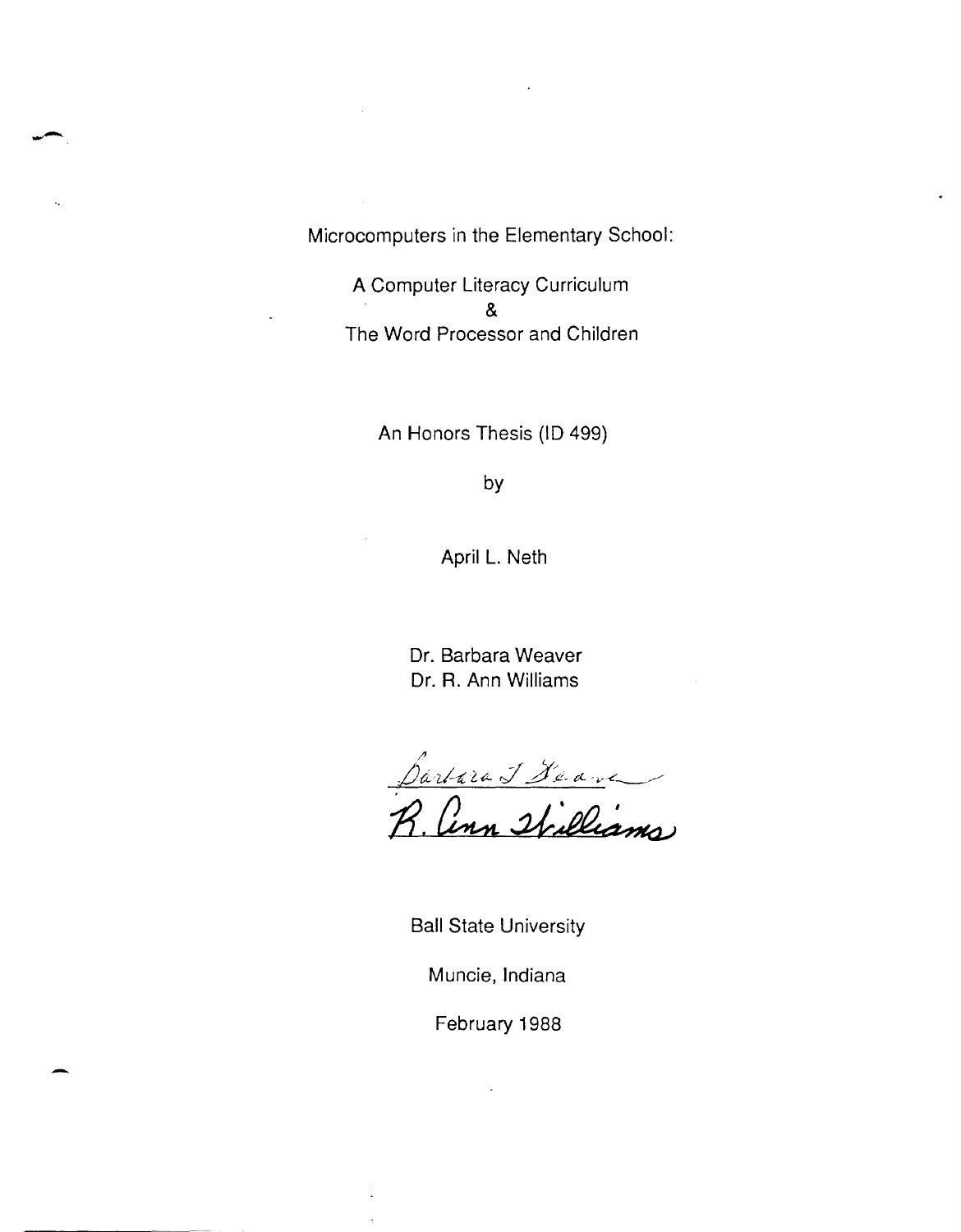$T_1 \in \mathcal{C}$  $\sim$  $972$  $r^{\gamma}$  $\sqrt{98}$  $H_{143}$ 

 $\ddot{\phantom{a}}$ 

-

# **A Computer Literacy Curriculum for the Elementary School**

 $\downarrow$ 

 $\hat{\mathcal{A}}$ 

**April Neth** 

**Dr. R. Ann Williams** 

**February 1988**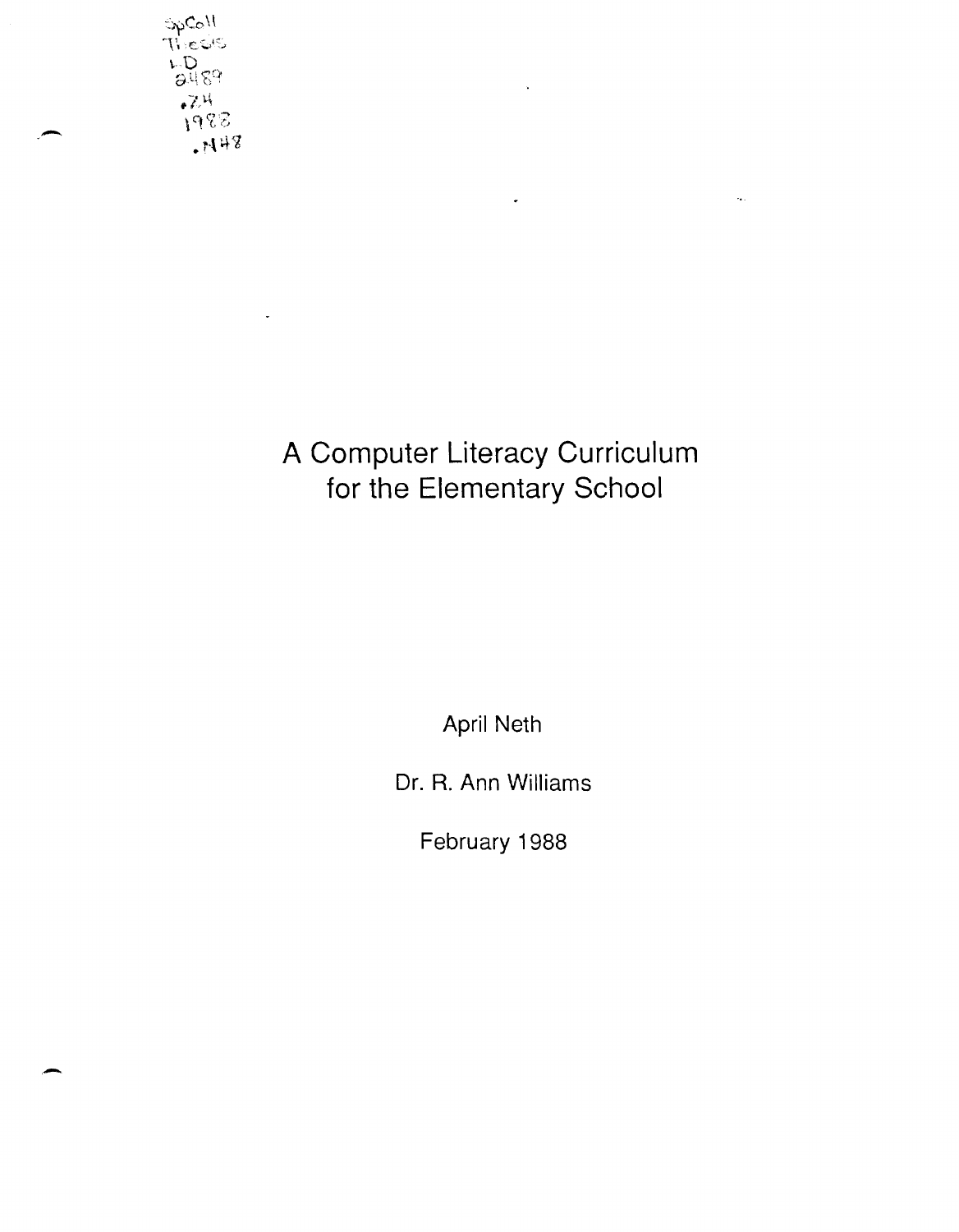# **Format**

1. Introduction

-

-

- 2. Goals and Objectives
- 3. Appendix
	- a. Glossary
	- b. Recommended Books for Teachers and Administrators

 $\ddot{\phantom{a}}$ 

- c. Recommended Periodicals
- d. Recommended Books for Children
- e. Scope and Sequence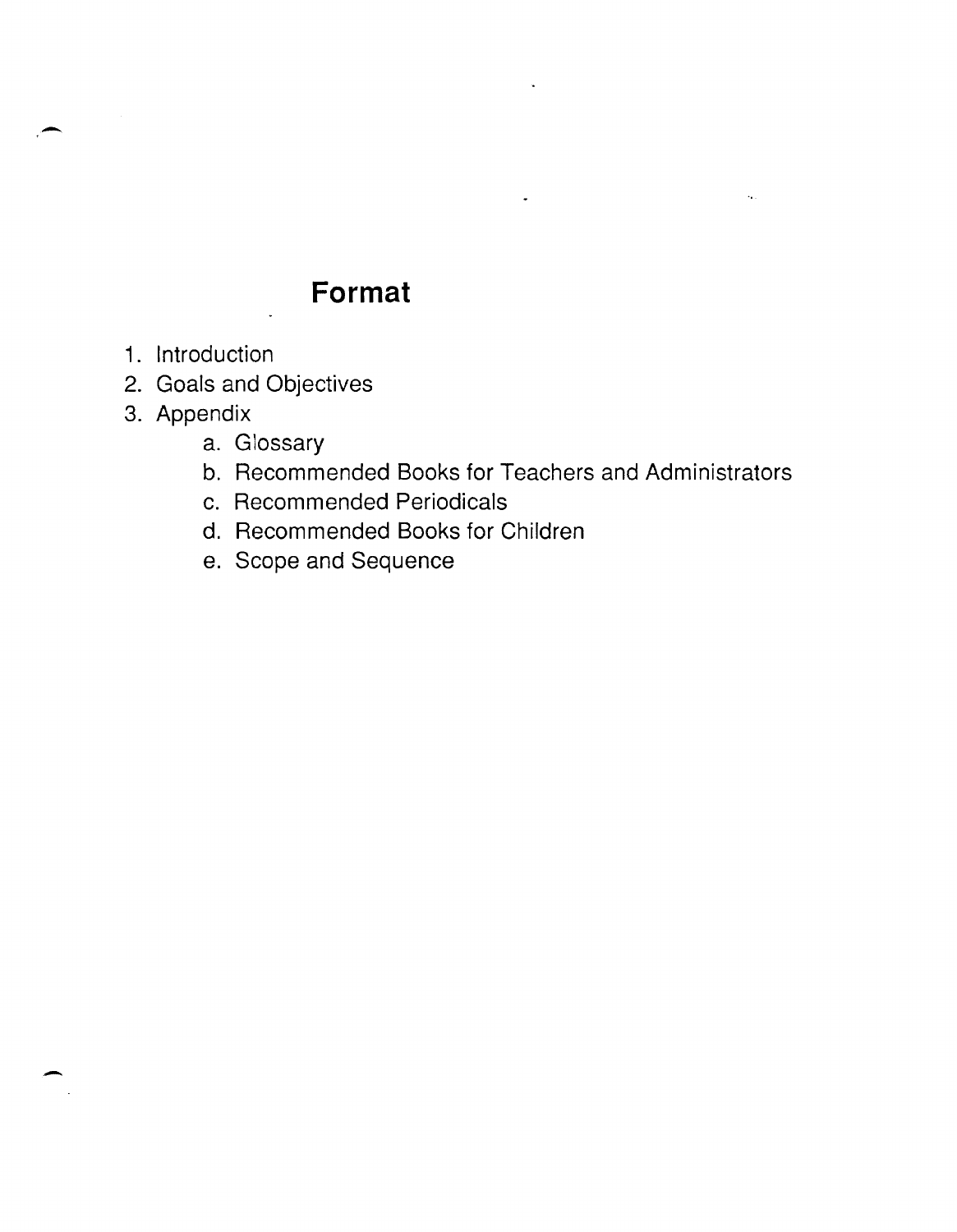#### **Introduction**

-

As society changes in response to rapid technological advances, educational goals for society must also change. One of the most discussed and misunderstood goals for today's schools is that of computer literacy. To some adults the words "computer literacy" evoke fear; fear of the unknown and of being less knowledgable about a subject than their children. Many of today's adults are unfamiliar with how computers work and seem to even rebel against them born out of a fear of losing their job to technology. However, society is inundated with computers in the homes, schools, and workplaces.

It is imperative that schools teach children about computers in order for them to best be able to successfully function in a society that is dependent on technology for handling information and solving complex problems. The term "computer literacy" has been deemed as the catch phrase to describe this realm of computer information. To some educators, if a child can define byte, BASIC, disk, and data, plus tell you that banks, airports, scientists, and tax collectors use computers, than the child is computer literate.

Other educators believe that one must be fluent in several programming languages such as BASIC, LOGO, or PASCAL in order to be classified as computer literate. However, the most comprehensive and widely accepted definition of computer literacy is "... the ability to use suitably programmed computers in appropriate ways to assist in learning, handling information, and solving problems, and the ability to make informed judgements about social and ethical issues involving computer and communication systems." ( Hunter, p.9)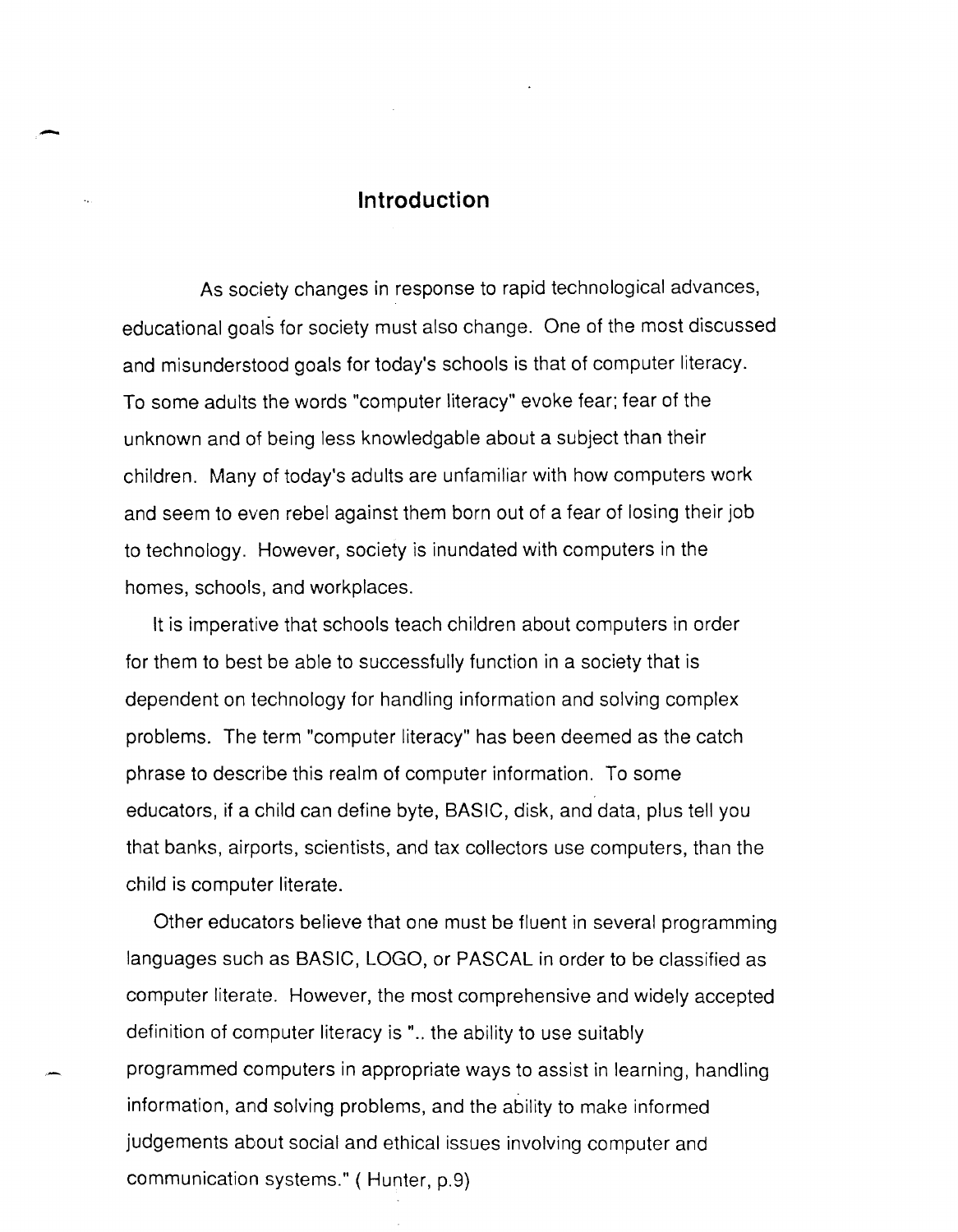The following computer curriculum is based on this definition and is designed for elementary grades 1-6. Goals and objectives for both the overall curriculum and for individual grades are to be used as a tool to aid in planning and classroom instruction. There is also an appendix included to aid in implementing this curriculum.

 $\ddotsc$ 

-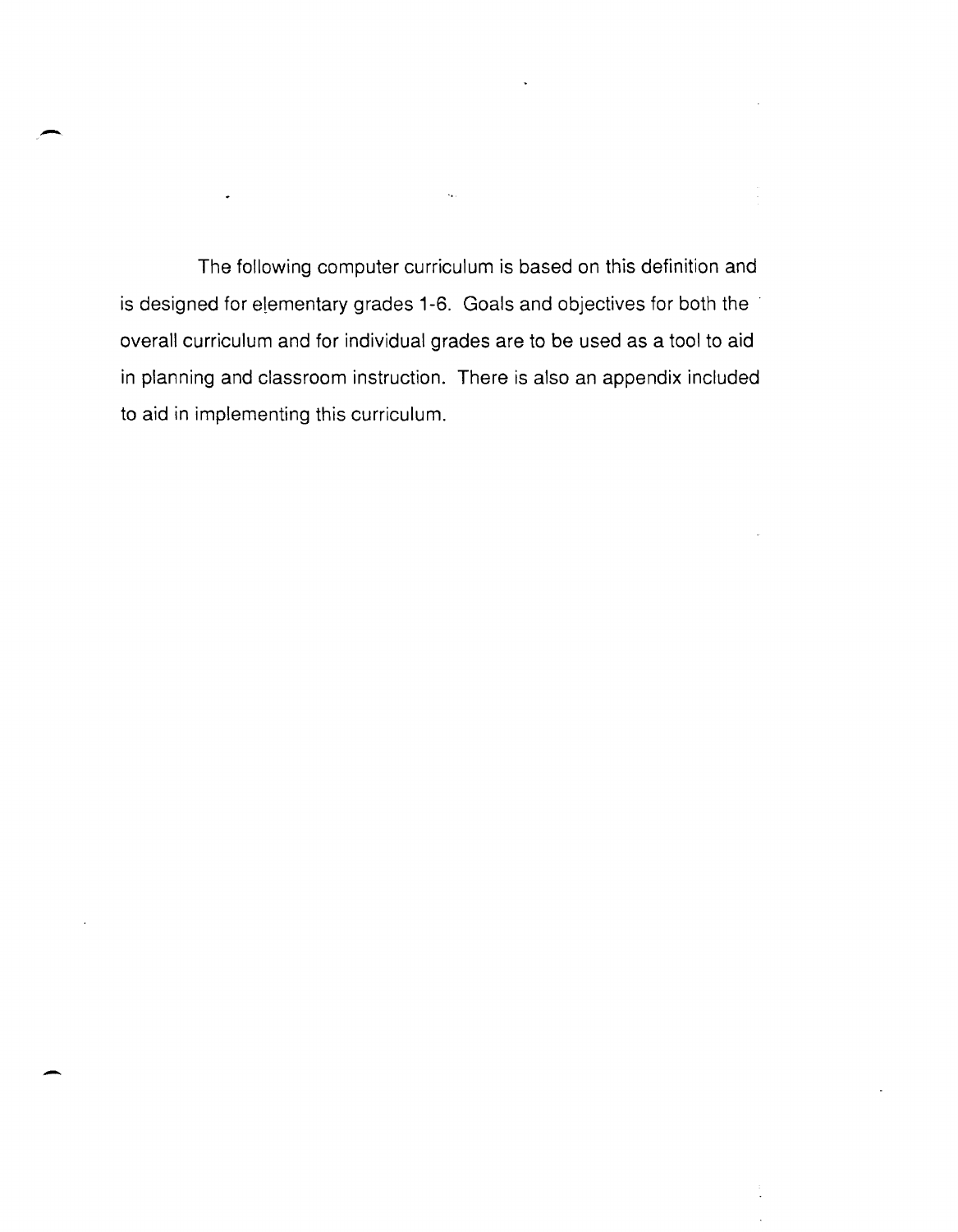Elementary Computer Literacy Goals and Objectives

#### 1. **Fundamentals**

.-

- A. Ancient calculating devices
- B. Programmable calculators and computers
- C. Current computing equipment
- D. Everyday uses of computers
- Goal: The student will become aware of the historical background and development of computers, will recognize ways in which computers affect our lives, and will examine the projected impact of computer technology on society.

#### 2. **Structure**

- A. Physical components of a computer
- B. Components of a computer system
- C. How a computer works
- Goal: The student will describe characteristics of a computer system and will know how the parts of the computer being used in the school fit into a system.

#### 3. **Limitations**

- A. Physical (hardware) limitations
- B. Practical limitations
- C. Ethical and moral issues
- Goals: The student will become aware of the limitations of computers, both the limitations imposed by the type of computer being used, and limitations shared by all computer systems. The student will examine ethical and moral issues raised by computer use.

#### 4. **Control**

.-

- A. Operating the computer
- B. Keyboarding skills
- C. Software self-selection
- D. Using computer games and drills
- E. Using data bases
- F. word processing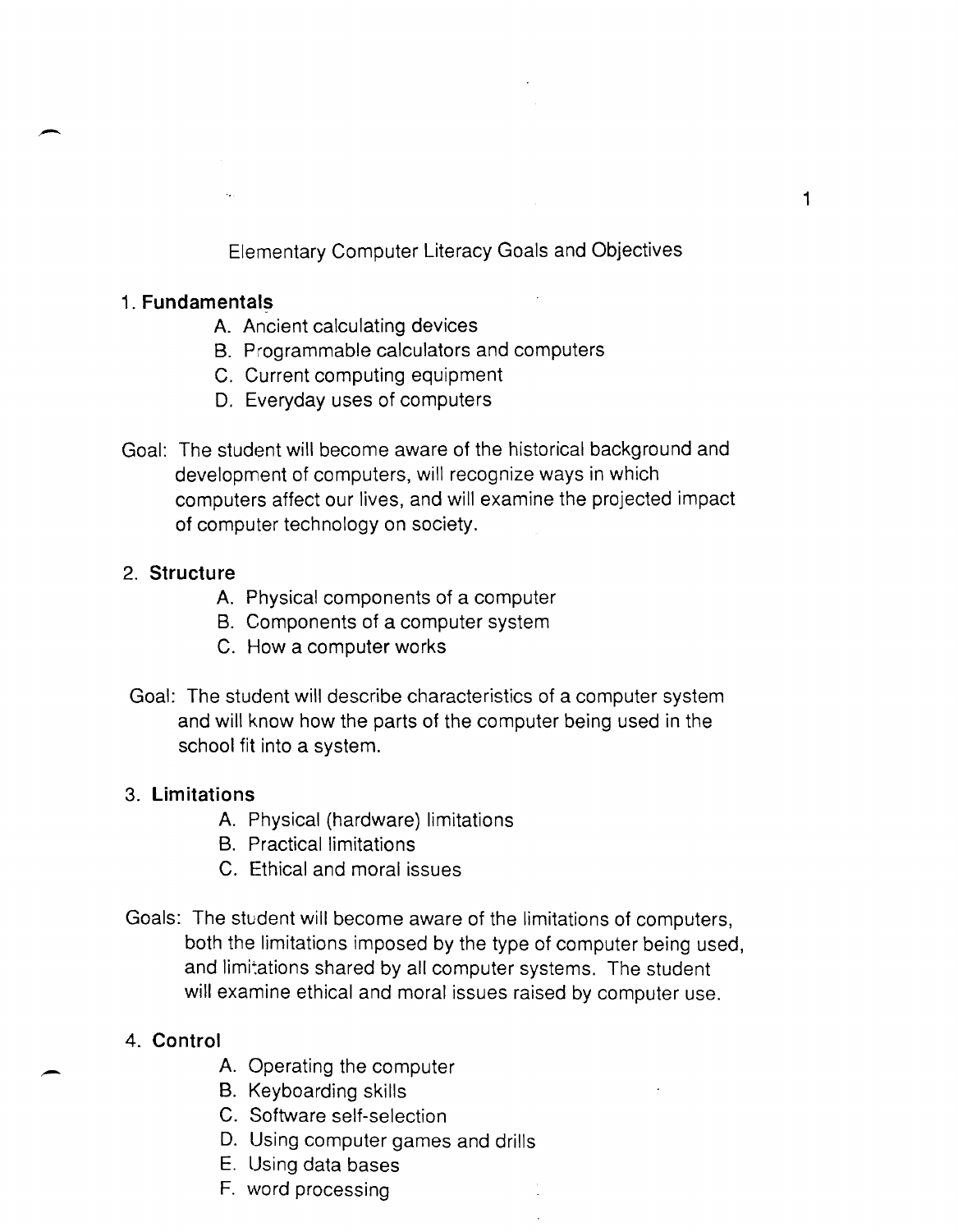Goals: The student will develop a sense of control over computers and learn a variety of tools and techniques for exercising that control.

 $\hat{\mathbf{r}}$ 

#### 5. **Problem Sol'{ing and Programming Skills**

- A. Algorithms and pseudocodes
- B. Flowcharts

 $\overline{\phantom{0}}$ 

- C. Programming languages
- E. Problem-solving
- Goals: The student will develop problem-solving and decision-making skills through interaction with a computer.

 $\sim 100$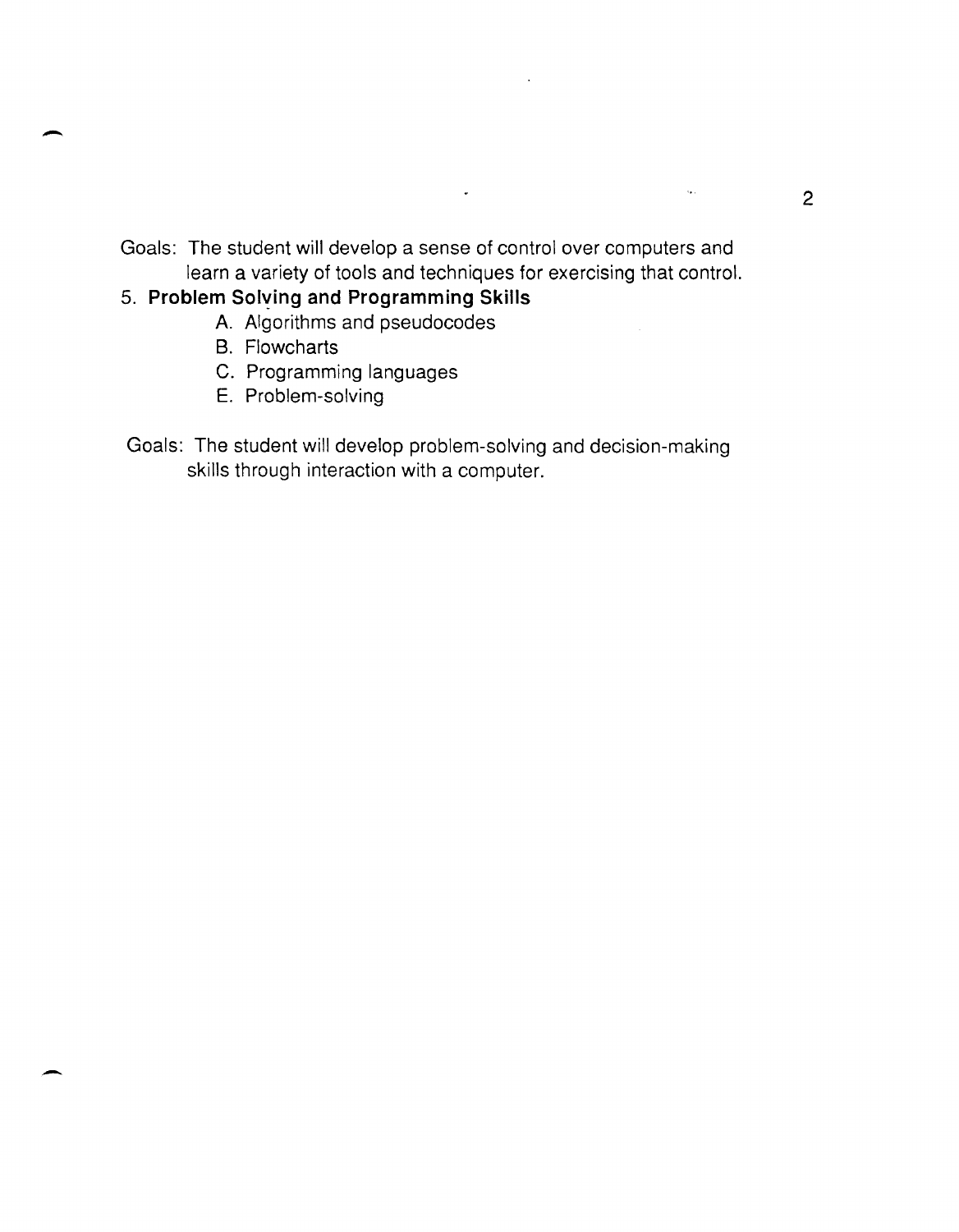Goal 1: The student will become aware of the historical background and development of computers, will recognize ways in which computers affect our lives, and will examine the projected impact of computer technology on society.

#### **Objectives:**

-

-

The student will be able to:

- 1.A describe early computing devices.
- 1.B interact with a variety of computer-like devices used for recreational, instructional, and computational purposes.
- 1.C describe how computers are used in the working world today and how they may be utilized in the future.
- 1.0 give examples of how computers are used in personal daily lives.
- 1.E describe changes in career opportunities brought about by the advance of computer technology.

#### **Topic Units**

- Grade 1: Finding computers in your own home (e.g. calculators, Speak and Spell, Little Professor, sports games, board games)
- Grade 2: Computers in daily life (money machines, Atari, grocery check-out, hospitals)
- Grade 3: History and development of computers (abacus, adding machines, calculators)
- Grade 4: Computers in the working world-information processing (research, government, business)
- Grade 5: Computers in the future (robotics, CAD)
- Grade 6: Career opportunities in computers (programmer, systems analyst, MIS)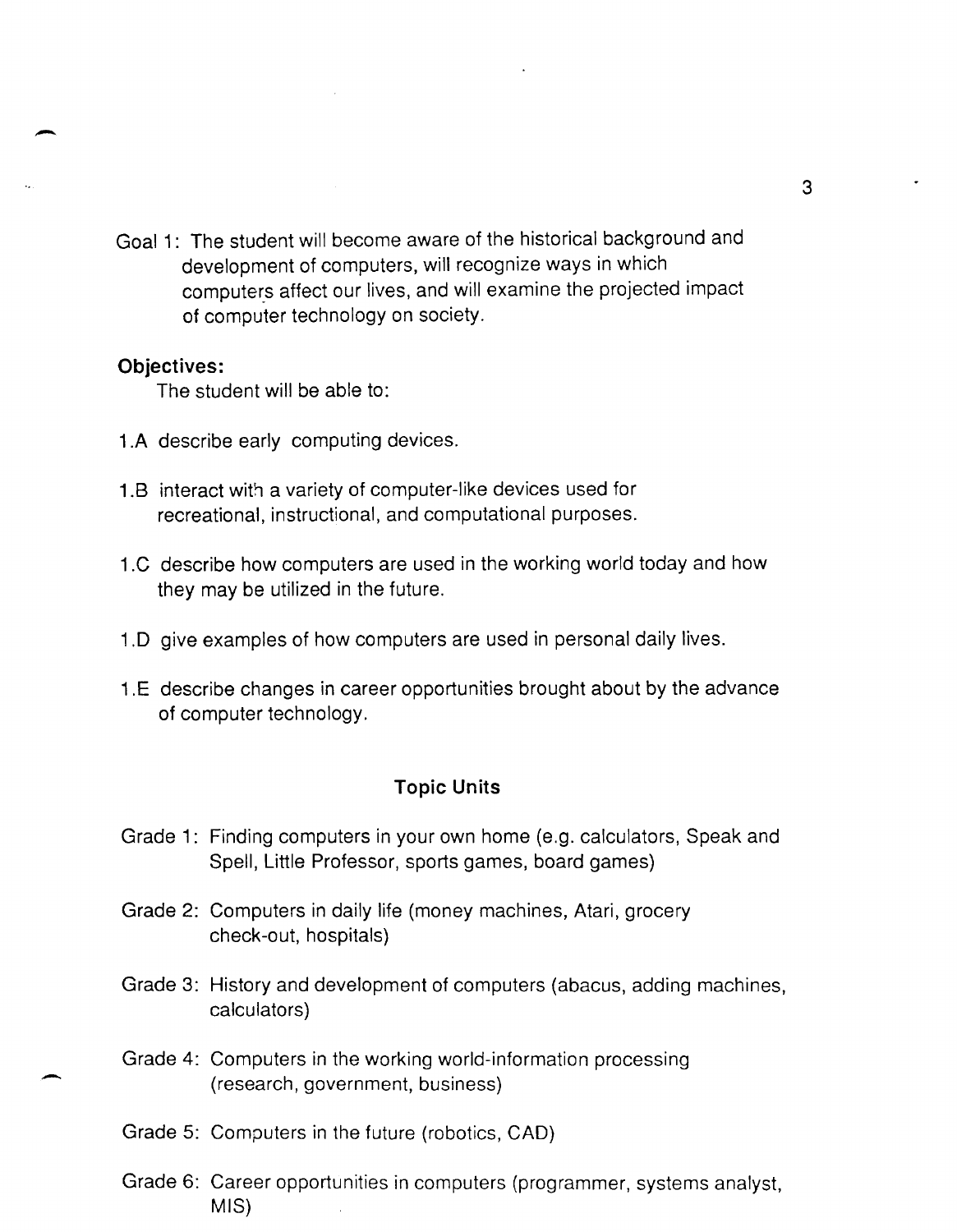Goal 2: The student will describe characteristics of a computer system and will know how the parts of the computer being used in the school fit into a system.

#### **Objectives:**

 $\overline{\phantom{a}}$ 

-

The student will be able to:

- 2.A name the five parts of a computer and describe their functions (i.e. input, memory, control, processing, and output units).
- 2.8 describe the relationships of computers within a network and the role of personal computers.
- 2.C recognize that a computer needs instructions to operate, and understand that instructions are included in the memory as the operating system and also are provided to the computer as a program.
- 2.0 differentiate between computers according to their function.

#### **Topic Units**

- Grade 1: The parts of a personal computer (input device, CRT, keyboard, printer, and output device)
- Grade 2: The parts of a computer system (input, memory, control, processing, output)
- Grade 3: Storing information (external memory)
- Grade 4: Inside the computer (internal memory)
- Grade 5: Input and output devices (keyboard, joysticks, printers)
- Grade 6: Functions of computers (general purpose vs. dedicated)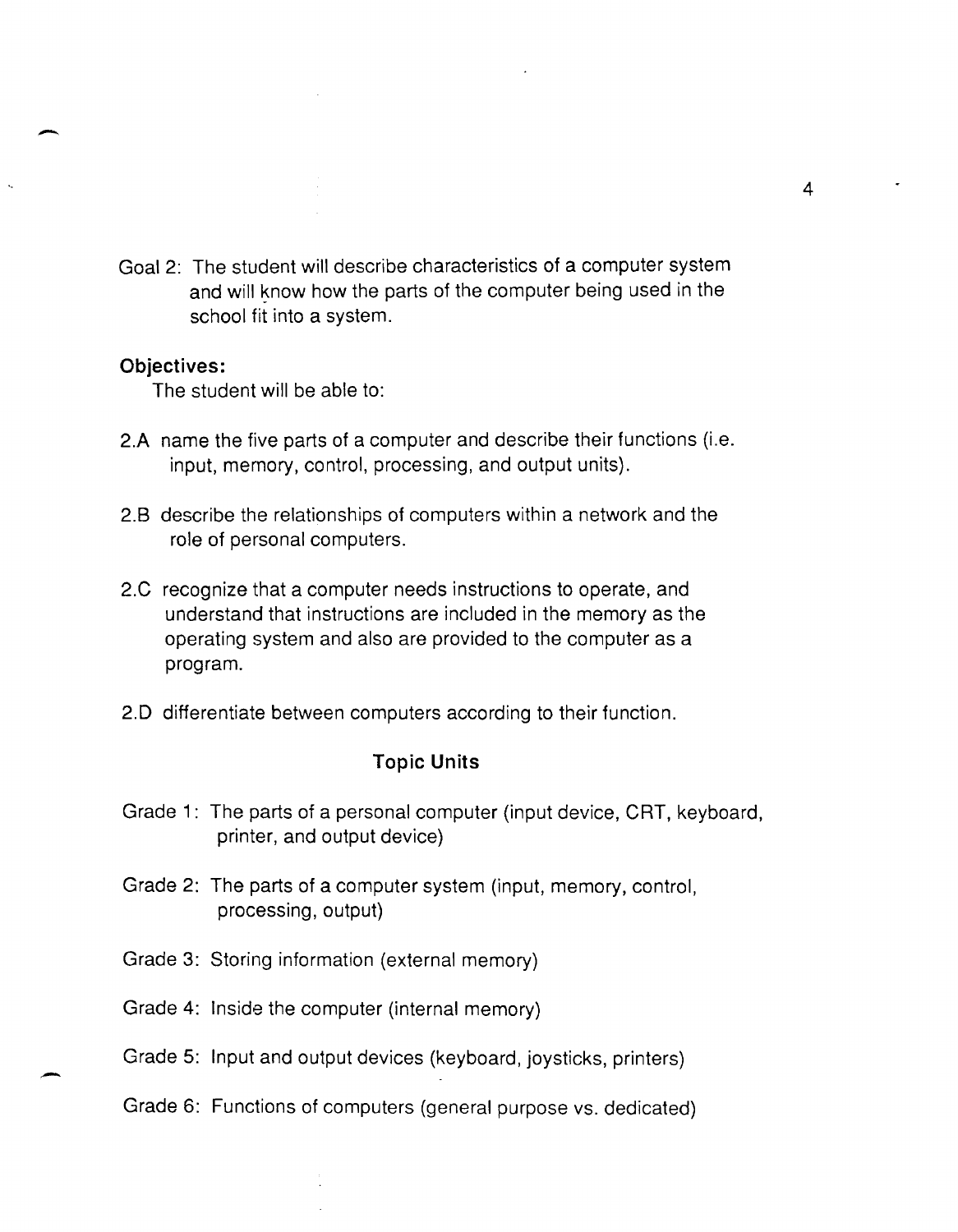Goal 3: The student will become aware of the limitations of computers, both the limitations imposed by the type ofcomputer being used and limitations shared by all computer systems. The student will examine ethical and moral issues raised by computer use.

#### **Objectives:**

-

The students will be able to:

- 3.A recognize some of the limiting factors of computers (i.e. memory size, speed, accuracy, availability of software, lack of compatability with other computers, etc.).
- 3.B distinguish between the types of problems which can be solved by computers and which cannot be solved be computers.
- 3.C analyze the ethical implications of easy access to computerized information (e.g. invasion of privacy, criminal use, etc.)
- 3.0 be aware of the moral implications of increased computerization on society (i.e. on man's sense of identity and purpose, the depersonalizing effect, the sense of loss of control of one's life, etc.)
- 3.E discuss the copyright laws and their relationship to copying software

#### **Topic Units**

- Grade 1: Human memory vs. computer memory
- Grade 2: Understanding limitations of personal computers
- Grade 3: Understanding limitations of industrial computers
- Grade 4: Copyrighting

- Grade 5: Ethics (piroting)
- Grade 6: Computer crime (embezelling, record management)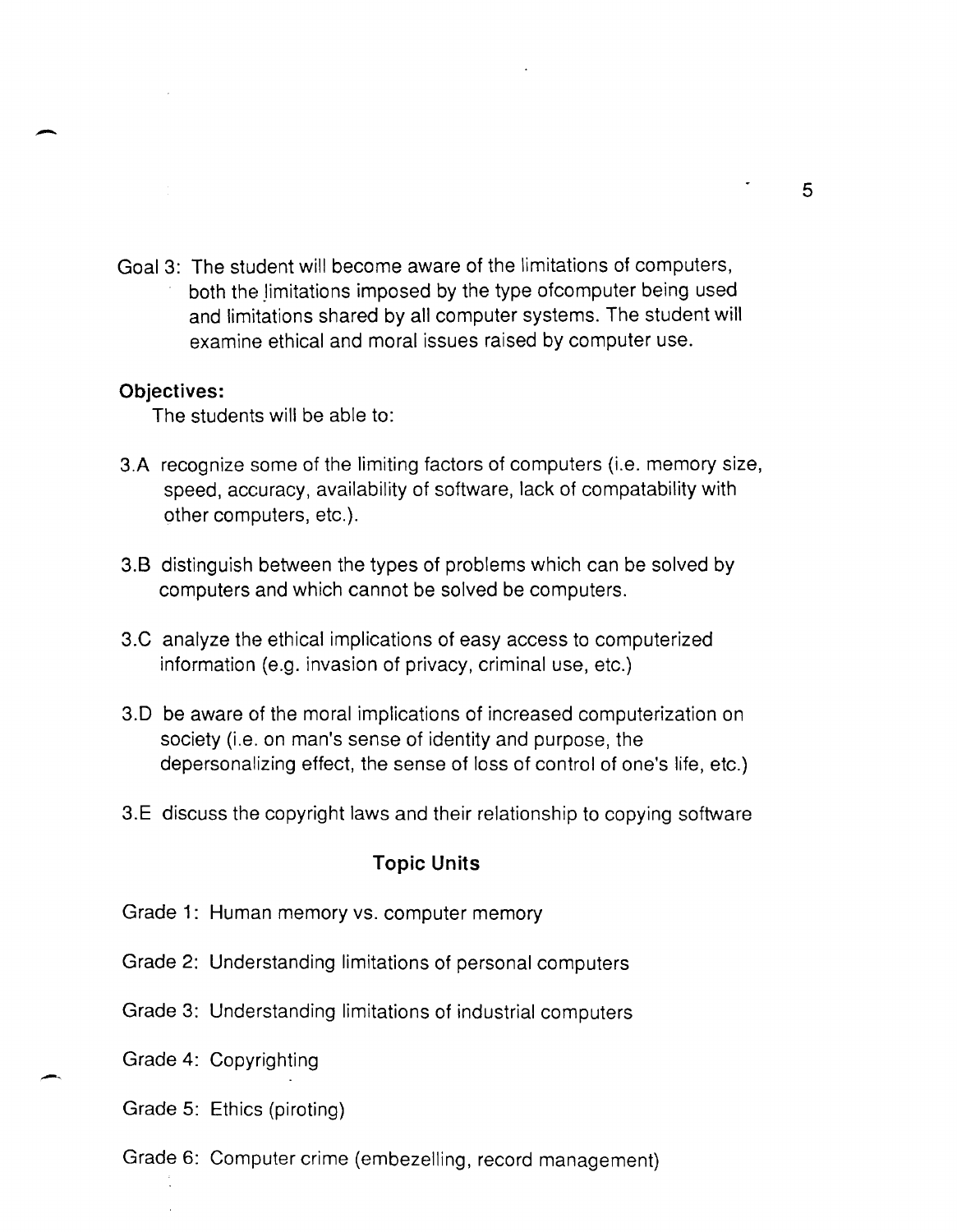Goal 4: The student will develop a sense of control over computers and will learn a variety of tools and techniques for exercising that control.

#### **Objectives:**

-

-

The student will be able to:

- 4.A turn the computer on and off, load programs from a disk,and use the standard keyboard and keys common to data entry such as enter and return.
- 4.B describe and use correct care on the computer components, peripheral devices, and tapes or disks.
- 4.C use a typirg drill and practice program to become acquainted with the keyboard and the standard hand and finger positions for using the keyboard.
- 4.0 create, edit, and print documents utilizing a word processing program.

#### **Topic Units**

- Grade 1: Correct handling of computers (turning on and off, using disks)
- Grade 2: Equipment control (power outage, control switches) Beginning computer vocabulary
- Grade 3: Beginning keyboarding
- Grade 4: Keyboarding drill and practice program Beginning word processing (entering text)
- Grade 5: Word processing (editing) Computer vocabulary
- Grade 6: Advanced word processing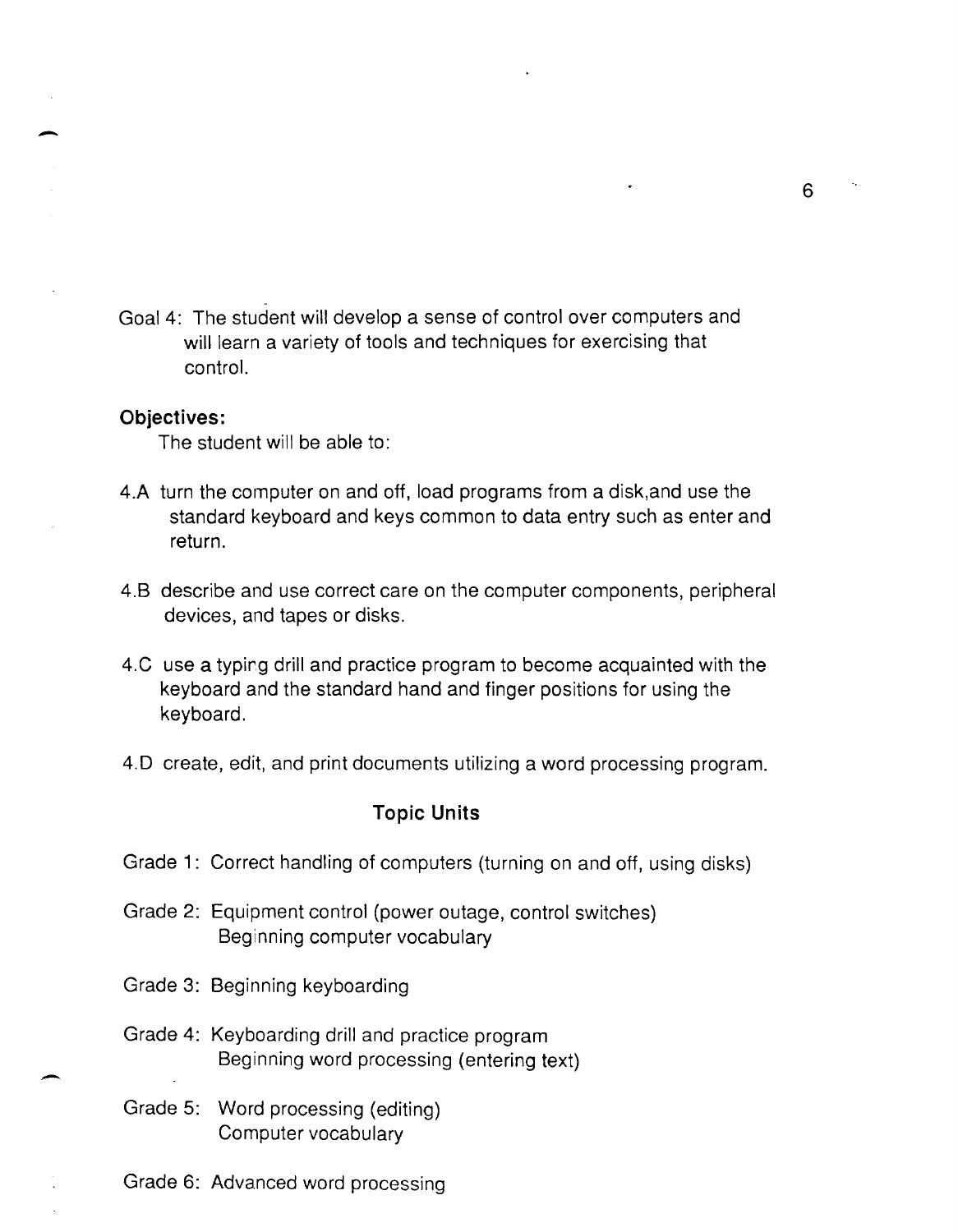Goal 5: The student will develop problem-solving and decision-making skills through interaction with the computer.

#### **Objectives:**

-

-

The student will be able to:

- 5.A design simple algorithms and pseudocodes in order to solve a problem.
- 5.B use a flowchart to organize the sequence needed to solve a problem.
- 5.C design a simple program using a computer language such as BASIC or LOGO
- 5.0 demonstrate the steps necessary to have a computer perform a problem-solving task (i.e. define the problem, analyze the problem and decide on an algorithm for the solution, construct a flowchart or other model of the algorithm, write the program, load the program into the computer memory, test-run the program, debug the program if necessary, and document the program)

#### **Topic Units**

Grade 1: concrete sequencing exercises LOGO physical exercises

- Grade 2: concrete problem-solving tasks beginning LOGO on terminal
- Grade 3: more LOGO commands (st,pc,setpc,ht, erps,pots,pops) beginning debugging
- Grade 4: more LOGO designing algorithms and pseudocodes
- Grade 5: beginning BASIC flowcharting procedures: writing, using, saving, retreiving, repeating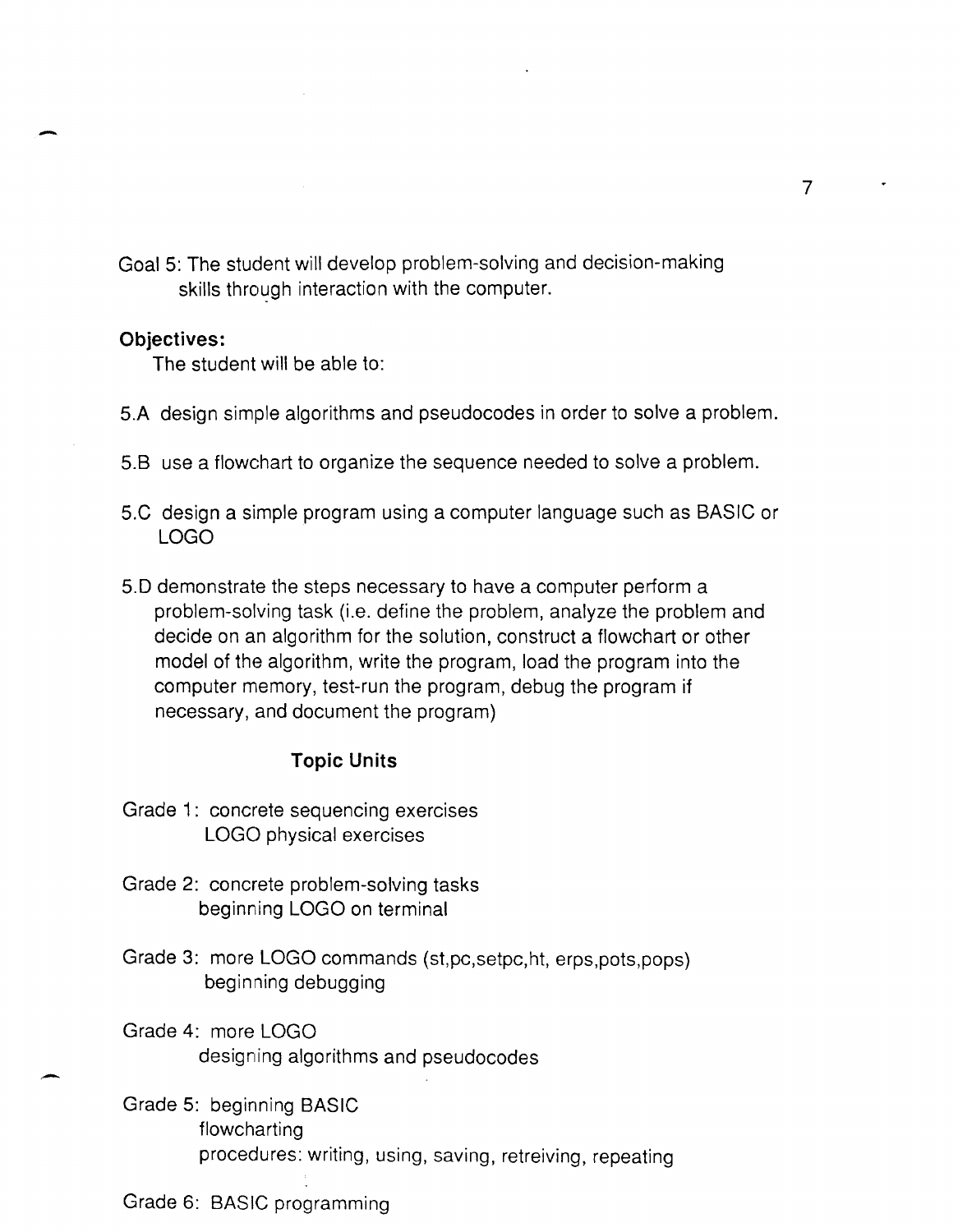# Appendix

 $\overline{a}$ 

 $\bar{\alpha}$ 

.-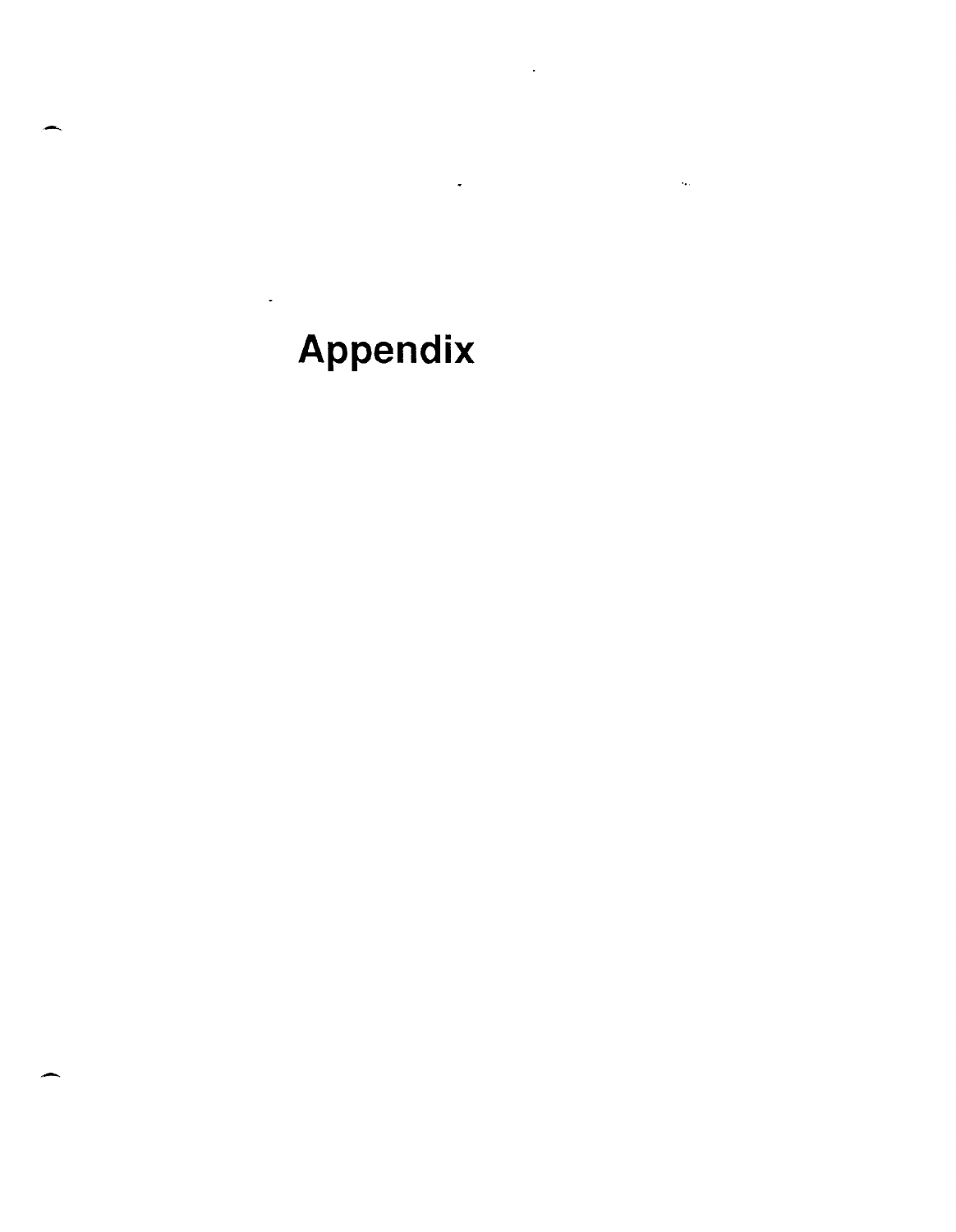# **Glossary**

 $\overline{a}$ 

 $\overline{a}$ 

 $\hat{\mathcal{A}}$ 

-

| <b>ASCII</b>                         | American Standard Code for Information Interchange.<br>Used to code all information that is not numbers or<br>arithmetic symbols.                                                                                                                                                                           |  |
|--------------------------------------|-------------------------------------------------------------------------------------------------------------------------------------------------------------------------------------------------------------------------------------------------------------------------------------------------------------|--|
| <b>Assembler</b>                     | Program that translates input that is written in<br>assembly languages.                                                                                                                                                                                                                                     |  |
| Assembly<br>Language                 | Language designed to enable programmers to use code<br>words instead of binary code. A special program, the<br>assembler, handles the job of translating the code words<br>into machine language.                                                                                                           |  |
| <b>BASIC</b>                         | Beginner's All-purpose Symbolic Instruction Code.<br>Computer language developed by John Kemeny and others<br>at Dartmouth College in the 1960's. It is most popular<br>language for use on personal computers.                                                                                             |  |
| <b>Binary</b><br>System              | Code in the form of ones and zeros that lets a computer<br>store, handle, and process information and commands.<br>The computer uses circuits on and off (or with high or<br>low levels of electricity) to represent the ones and<br>zeros. The binary number system was developed by<br>Gottfried Leibniz. |  |
| <b>Bit</b>                           | Binary digit. Each bit is one circuit on or off.                                                                                                                                                                                                                                                            |  |
| <b>Boot</b>                          | To start a computer.                                                                                                                                                                                                                                                                                        |  |
| Bug                                  | Mistake in a program that keeps it from working.                                                                                                                                                                                                                                                            |  |
| <b>Byte</b>                          | Group of eight bits.                                                                                                                                                                                                                                                                                        |  |
| Central<br>Processing<br><b>Unit</b> | Integrated circuits that form the processing and memory<br>units of the computer.                                                                                                                                                                                                                           |  |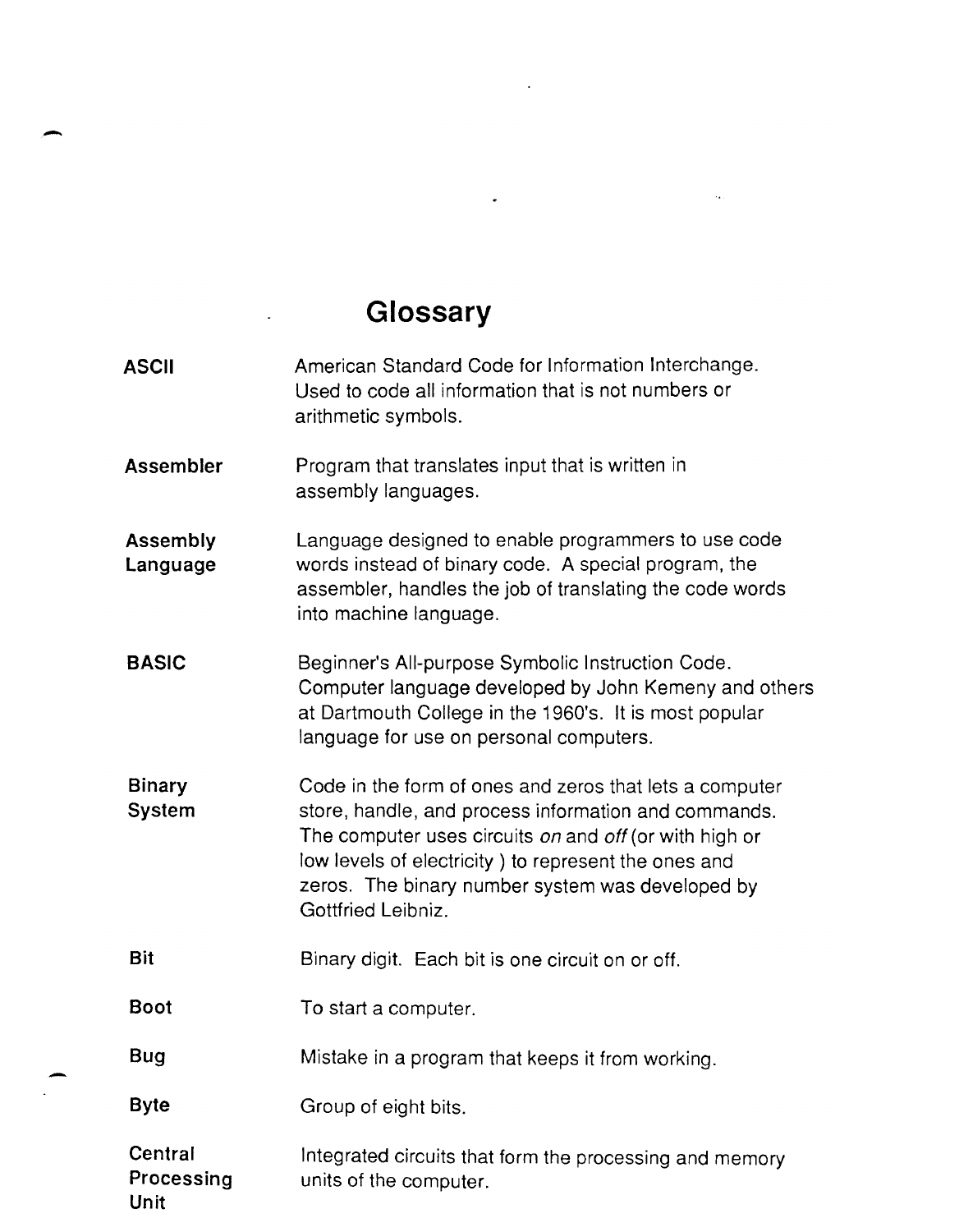| <b>Character</b>   | Any letter, number, punctuation mark, or space handled<br>by the computer.                                                                                                                                   |
|--------------------|--------------------------------------------------------------------------------------------------------------------------------------------------------------------------------------------------------------|
| Chip               | Tiny, thin slice of silicon with thousands of miniature<br>circuits layered on top of it.                                                                                                                    |
| <b>COBOL</b>       | Common Business Oriented Language. Designed for<br>writing reports and handling large amounts of data. This<br>computer language is used mainly in business.                                                 |
| Command            | Order given to a computer. Commands are most often<br>given through a keyboard, but they may also be given<br>through a light pen (when drawing models or designs), a<br>joystick, or a microphone.          |
| Compiler           | Program to translate compiled high-level languages such<br>as COBOL and FORTRAN. Compiled programs are generally<br>brought in only after the entire program has been typed<br>in the high-level code.       |
| Computer           | Machine that can accept, process, and store information<br>or a set of commands. Works best with information that<br>can be described in mathematical terms.                                                 |
| Cursor             | Lighted or blinking symbol that is always on a computer<br>screen to mark the next spot where a message will be<br>presented or a symbol will appear if any key is pressed<br>on the keyboard.               |
| Data               | Information.                                                                                                                                                                                                 |
| Encode             | To change from plain language into code.                                                                                                                                                                     |
| External<br>Memory | Data or instructions stored on a disk, cassette tape, or<br>reel of tape. External memory is not as quickly available<br>to the computer as ROM or RAM. It is not erased when the<br>computer is turned off. |
| Flowchart          | Graphic outline of the steps needed to do a specific job<br>on tha aamputar                                                                                                                                  |

 $\label{eq:2.1} \frac{1}{\sqrt{2}}\left(\frac{1}{\sqrt{2}}\right)^{2} \left(\frac{1}{\sqrt{2}}\right)^{2} \left(\frac{1}{\sqrt{2}}\right)^{2} \left(\frac{1}{\sqrt{2}}\right)^{2} \left(\frac{1}{\sqrt{2}}\right)^{2} \left(\frac{1}{\sqrt{2}}\right)^{2} \left(\frac{1}{\sqrt{2}}\right)^{2} \left(\frac{1}{\sqrt{2}}\right)^{2} \left(\frac{1}{\sqrt{2}}\right)^{2} \left(\frac{1}{\sqrt{2}}\right)^{2} \left(\frac{1}{\sqrt{2}}\right)^{2} \left(\$ 

 $\mathcal{L}(\mathcal{L}^{\text{max}})$  and  $\mathcal{L}(\mathcal{L}^{\text{max}})$ 

on the computer.

-

 $\label{eq:2.1} \frac{1}{\sqrt{2}}\int_{\mathbb{R}^3}\frac{1}{\sqrt{2}}\left(\frac{1}{\sqrt{2}}\right)^2\frac{1}{\sqrt{2}}\left(\frac{1}{\sqrt{2}}\right)^2\frac{1}{\sqrt{2}}\left(\frac{1}{\sqrt{2}}\right)^2\frac{1}{\sqrt{2}}\left(\frac{1}{\sqrt{2}}\right)^2\frac{1}{\sqrt{2}}\left(\frac{1}{\sqrt{2}}\right)^2\frac{1}{\sqrt{2}}\frac{1}{\sqrt{2}}\frac{1}{\sqrt{2}}\frac{1}{\sqrt{2}}\frac{1}{\sqrt{2}}\frac{1}{\sqrt{2}}$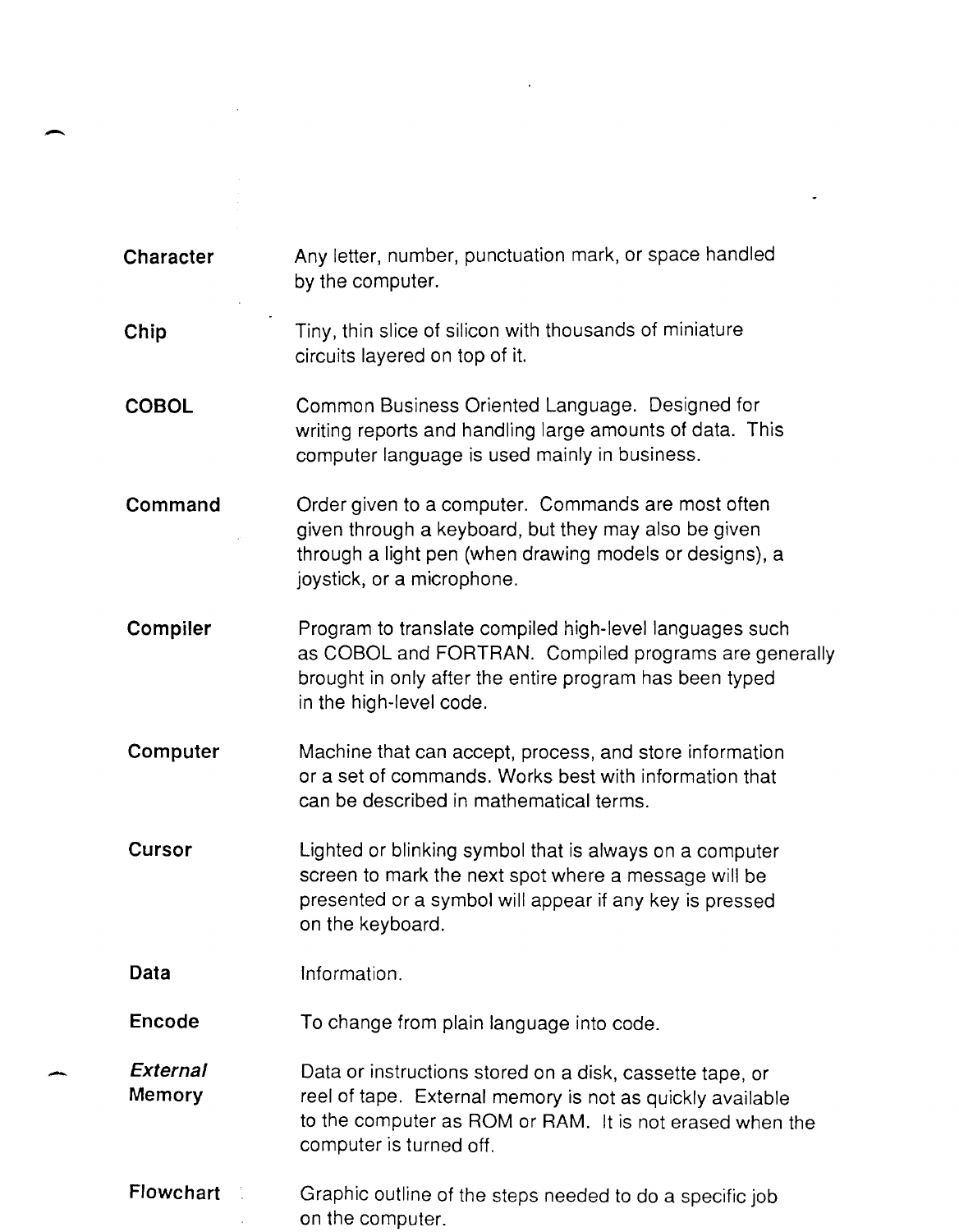| <b>FORTRAN</b>              | Formual Translation. Computer language used mainly in<br>math and science research.                                                                                                                     |  |
|-----------------------------|---------------------------------------------------------------------------------------------------------------------------------------------------------------------------------------------------------|--|
| Input                       | Term used to describe any information or orders given to<br>a computer.                                                                                                                                 |  |
| Κ                           | 1,024 bits. A computer's "intelligence" is determined by<br>the amount of it's K-the amount of storage space in its<br>memory.                                                                          |  |
| <b>Memory</b>               | The part of a computer where data and instructions are<br>stored so they can be used again. Storage may be in the<br>form of ROM, fast memory (RAM), or external memory.                                |  |
| Nanosecond                  | One billionth of a second, the time the fastest computers<br>today take to handle, sort, and process data. At this<br>rate, computers can solve a billion problems per second.                          |  |
| Microsecond                 | One millionth of a second, the time the average computer<br>takes to work.                                                                                                                              |  |
| Operating<br><b>Systems</b> | Master control program that directs bringing in other<br>programs, moving data, and processing data.                                                                                                    |  |
| Output                      | Response from the computer in usable form.                                                                                                                                                              |  |
| <b>Pascal</b>               | Computer language named after Blaise Pascal. It is<br>designed to solve mamy of the problems that exist in<br>languages developed earlier and to make programming<br>more efficient.                    |  |
| Peripheral                  | Any piece of hardware attached to the main body of the<br>computer.                                                                                                                                     |  |
| <b>Pixel</b>                | Smallest picture element.                                                                                                                                                                               |  |
| Program                     | Set of orders that tells a computer what to do.                                                                                                                                                         |  |
| <b>RAM</b>                  | Random-access memory, of fast memory. When the<br>computer is turned on, information and instructions can<br>be stored in the CPU'S circuits. Fast memory is erased<br>when the computer is turned off. |  |

 $\hat{\mathcal{L}}$ 

 $\mathcal{L}_{\text{max}}$ 

 $\mathcal{L}_{\mathcal{A}}$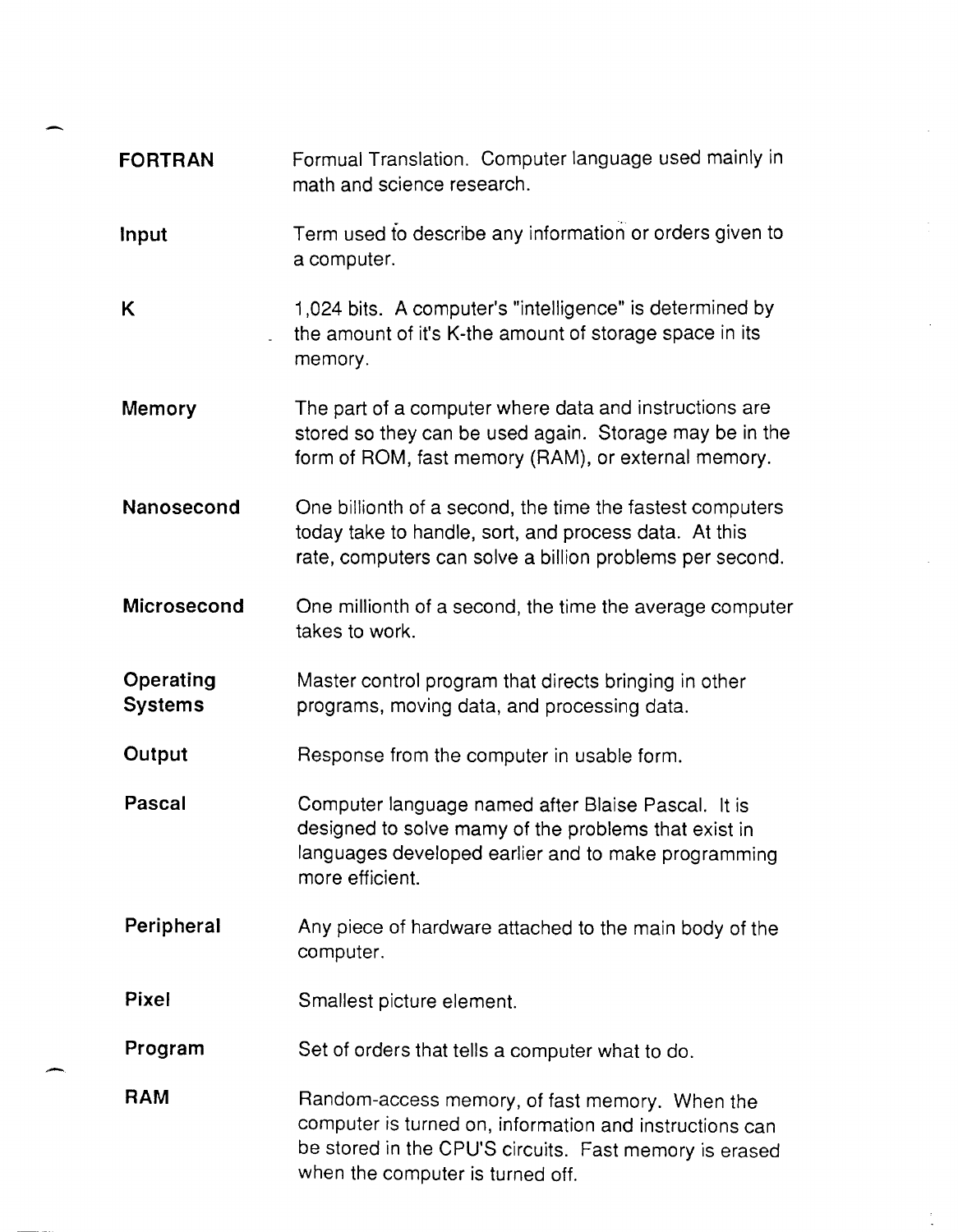| <b>ROM</b>         | Read-only memory, or information and instructions<br>permanently stored in the CPU's chips. It is instantly<br>available for processing when the computer is turned<br>on. It is not erased when the computer is turned off. |  |
|--------------------|------------------------------------------------------------------------------------------------------------------------------------------------------------------------------------------------------------------------------|--|
| <b>Software</b>    | Computer programs.                                                                                                                                                                                                           |  |
| String<br>Variable | Variable that stores words (see Variable). A string<br>variable's code name always ends in a dollar sign (\$).                                                                                                               |  |
| Variable           | Stored information identified with a code name. The<br>computer handles finding a location in its circuits to<br>store the information and searches for it each time that<br>code name is used to request the information.   |  |

 $\label{eq:2.1} \frac{1}{\sqrt{2}}\int_{0}^{\infty}\frac{1}{\sqrt{2\pi}}\left(\frac{1}{\sqrt{2\pi}}\right)^{2\alpha} \frac{1}{\sqrt{2\pi}}\int_{0}^{\infty}\frac{1}{\sqrt{2\pi}}\left(\frac{1}{\sqrt{2\pi}}\right)^{\alpha} \frac{1}{\sqrt{2\pi}}\int_{0}^{\infty}\frac{1}{\sqrt{2\pi}}\frac{1}{\sqrt{2\pi}}\frac{1}{\sqrt{2\pi}}\frac{1}{\sqrt{2\pi}}\frac{1}{\sqrt{2\pi}}\frac{1}{\sqrt{2\pi}}\frac{1}{\sqrt{2\pi}}$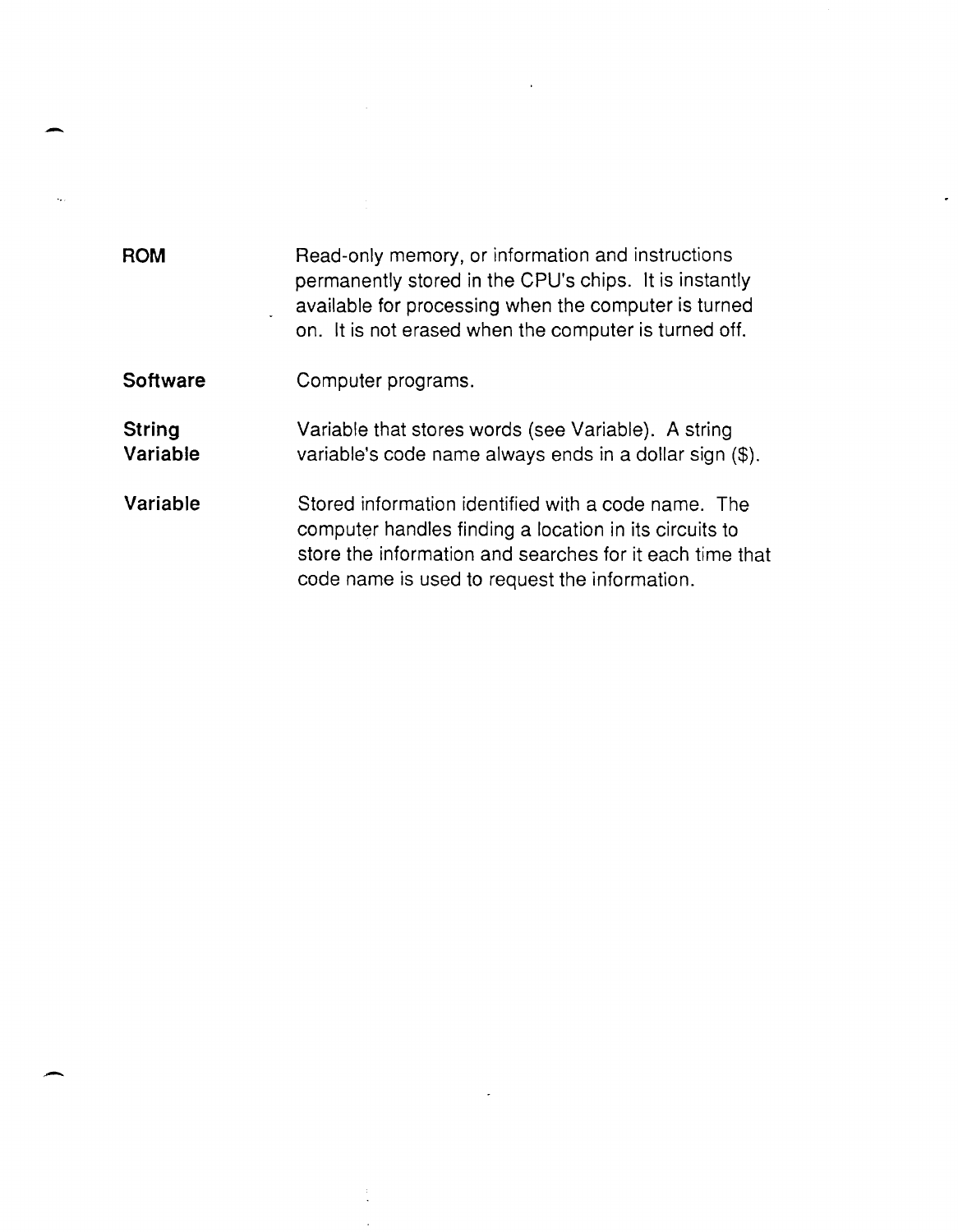#### **Recommended Books for Teachers and Administrators**

Are you Computer Literate? Karen Billings and David Moursund Dilithium Press, 1979

Bits 'n Bytes About Computing: A Computer Literacy Primer Rachelle S. Heller and C. Dianne Martin Computer Science Press, 1982

Calculators, Computers and Elementary Education David Moursund, 1977 The Math Learning Center 325 13th St., NE, Unit 302 Salem, OR 97301

The Compleat Computer Dennie L. Van Tassel SRA, 1976

Computer Education for Elementary and Secondary Schools Education Board of the Association for Computing Machinery, 1981 ACM Order Department, P.O. Box 64145 Baltimore, MD 21264

Computer Literacy: Issues and Directions for 1985 Robert Seidel, Ronald Anderson, and Beverly Hunter Academic Press, 1982

Computer Power and Human Reason J. Weiaenbaum W.H. Freeman, 1976

The Computer in the School: Tutor, Tool, Tutee Robert P. Taylor, ed. Teachers College Press Columbia Universiy, 1981

Computers and Privacy Biological Sciences Curriculum Study, 1980

Computers and Social Controversy Tom Logsdon Computer Science Press, 1980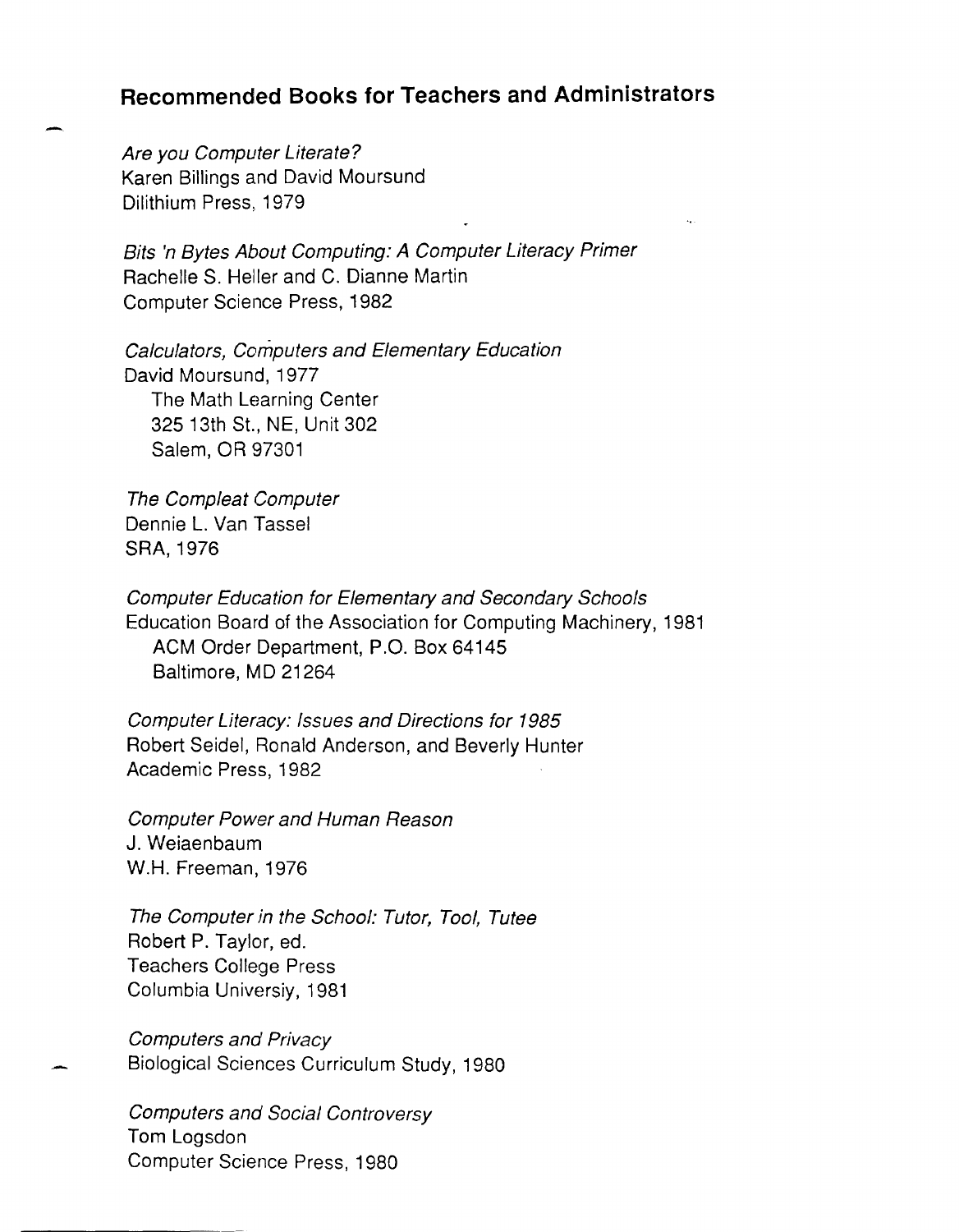Computers in Society Conald Sanders McGraw-Hili, 1981

 $\overline{\phantom{0}}$ 

Computers in Teaching Mathematics John Burton, Peter Coburn, and Grank Watson Addison-Wesley, 1982

Designing a Computer Support System for Schools: A Hnadbook for **Administrators** Carleton K. Finch and David Dennen Addison-Wesley, 1980

Introduction to Computer Simulation Nancy Roberts, D.F. Andersen, R.M. Deal, M.S. Garet, and W.A. Shaffer Addison-Wesley, 1982

Microcomputer Courseware for the Classroom: Selecting, Organizing, and Using Instructional Software Ann Lathrop and Bobby Goodson Addison-Wesley, 1982

Microcomputers and the 3 R's: A Guide for Teachers Christine Doerr Hayden Book Co., 1979

Microcomputers in Education Lee Marvin Joiner, G. Vensel, J.D. Ross, and Burton Silverstein Learning Publications, 1982 P.O. Box 1326

Holmes Beach, FL 33509

Mindstorms: Children, Computers, and Powerful Ideas Seymour Papert Basic Books, 1980

A Practical Guide to Computers in Education Peter Coburn, Peter kelmn, Nancy Roberts, Thomas Snyder, Daniel Watt, and Cheryl Weiner Addison-Wesley, 1982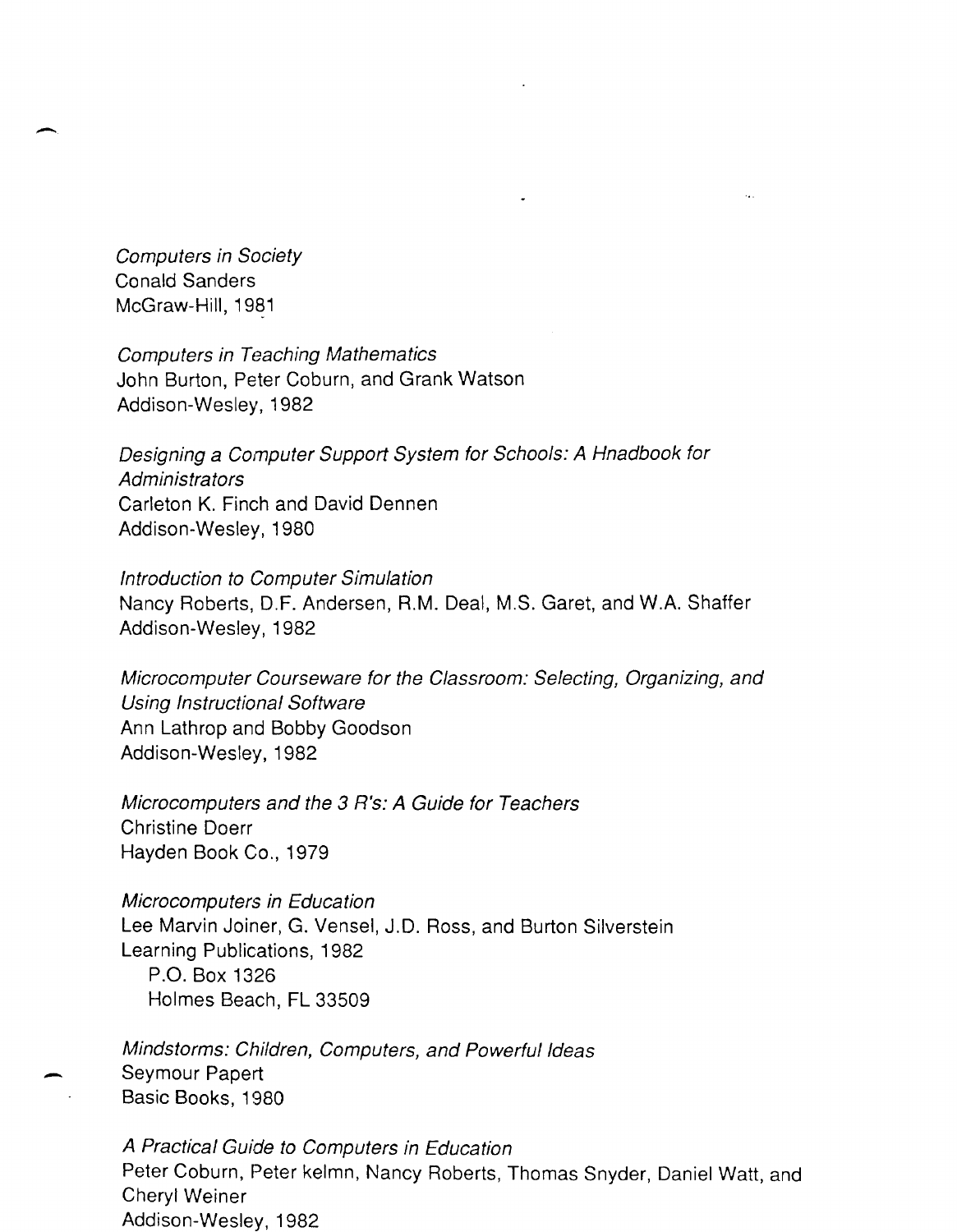School Administrator's Introduction to Instructional Use of Computers David Moursund International Council for Computers in Education, 1980

 $\ddot{\phantom{a}}$ 

 $\ddot{\phantom{a}}$ 

Teacher's Guide to Computers in the Elementary School David Moursund International Council for Computers in Education, 1980

 $\overline{\phantom{0}}$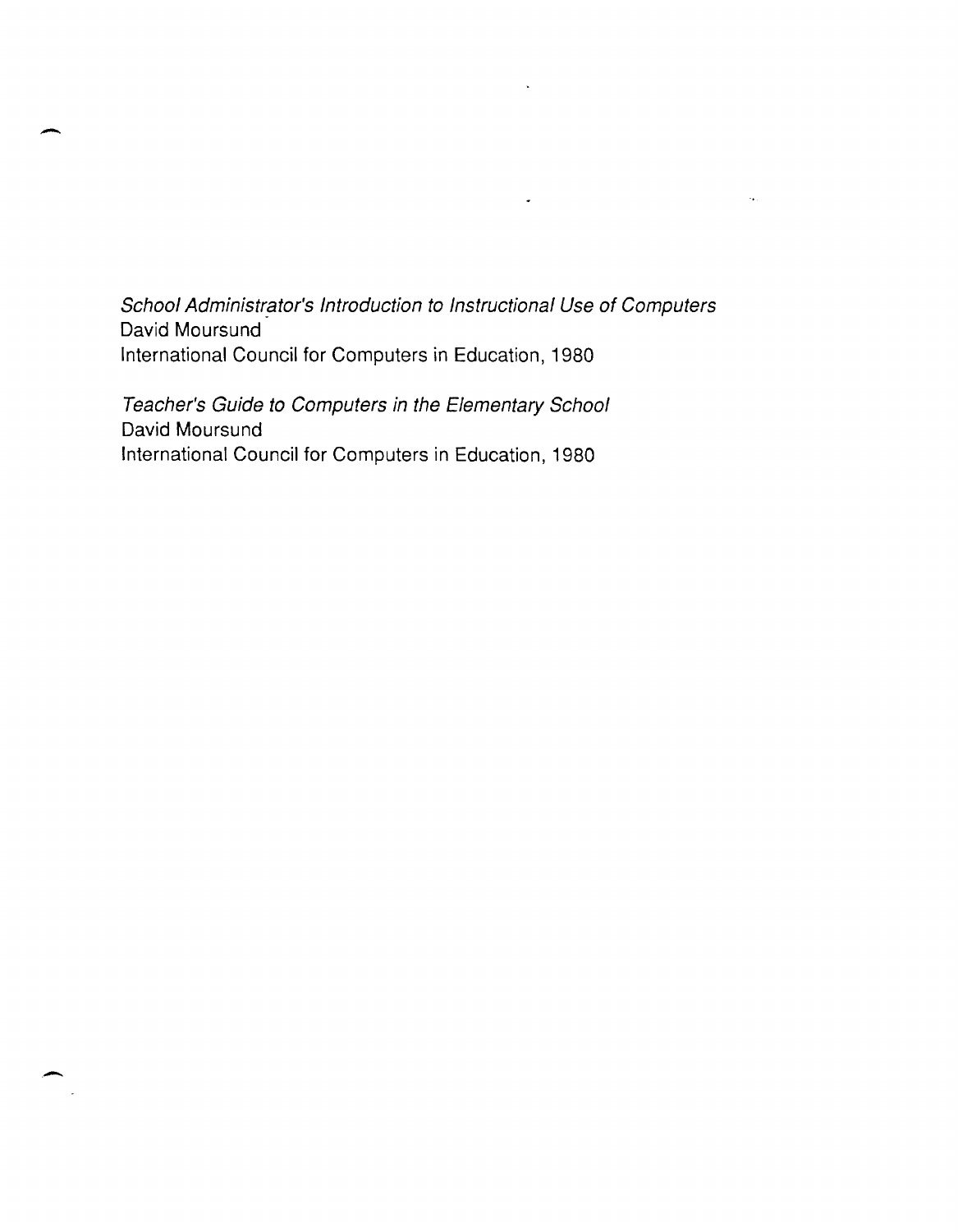### **Recommended Periodicals**

**ACM SIGCUE Bulletin** Adssociation for Computing Machinery P.O. Box 12015 Church Street Station, NY 10249

-

AEDS Journal and AEDS Monitor Association for Educational Data Systems 1201 Sixteenth St. NW Washington, DC 20036

BYTE Magazine (McGraw-Hili) Byte Publications, Inc. 70 Main St. Peterborough, NH 03458

Classroom Computer News P.O Box 266 Cambridge, MA 02138

Computer Education Mrs. P. Jackson, The Computer Education Group North Staffordshire, Polytechine Computer Center Blackheath Lane, Stafford, England

The Computing Teacher International Council for Computers in Education Department Computer and Information Science, University of Oregon Eugene, OR 97403

Courseware Quarterly Academic Computing Association P.O. Box 27561 Phoenix, AZ 85061

Creative Computing Elizabeth Styles, ed. P.O. Box 789-M Morrictown NII 07060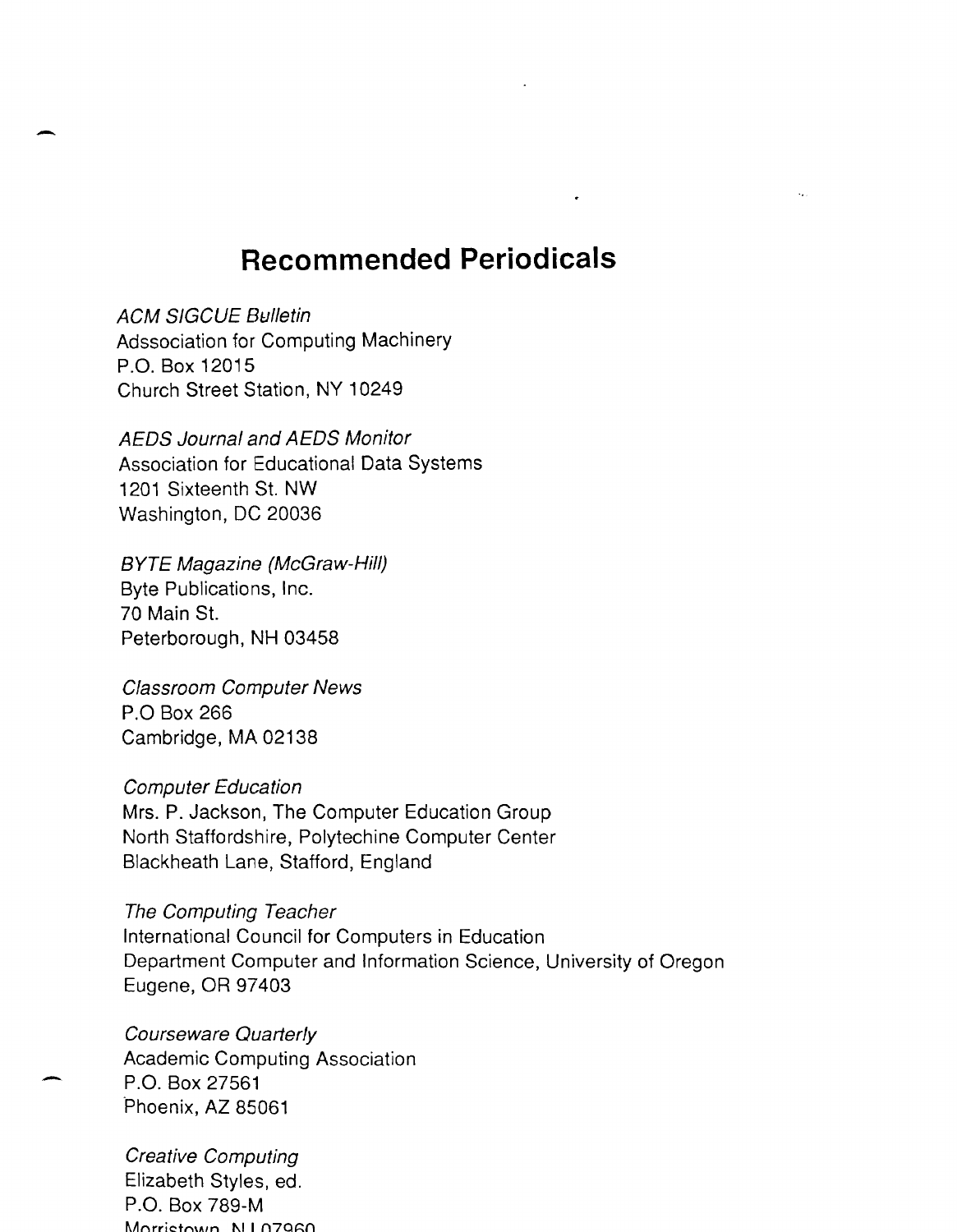Educational Computer Magazine P.O. Box 535<br>Cupertino, CA 95015

-

-

Electronic Learning Scholastic, Inc. 902 Sylvan Ave. Englewood Cliffs, NJ 07632

Journal of Computer-Based Instruction ADCIS 409 Miller Hall Westen Washington University Bellingham, WA 98225

Microcomputers in Education **QUEUE** 5 Chapel Hill Dr. Fairfield, CT 06432

Personal Computing P.O. Box 1408 Riverton, NJ 08077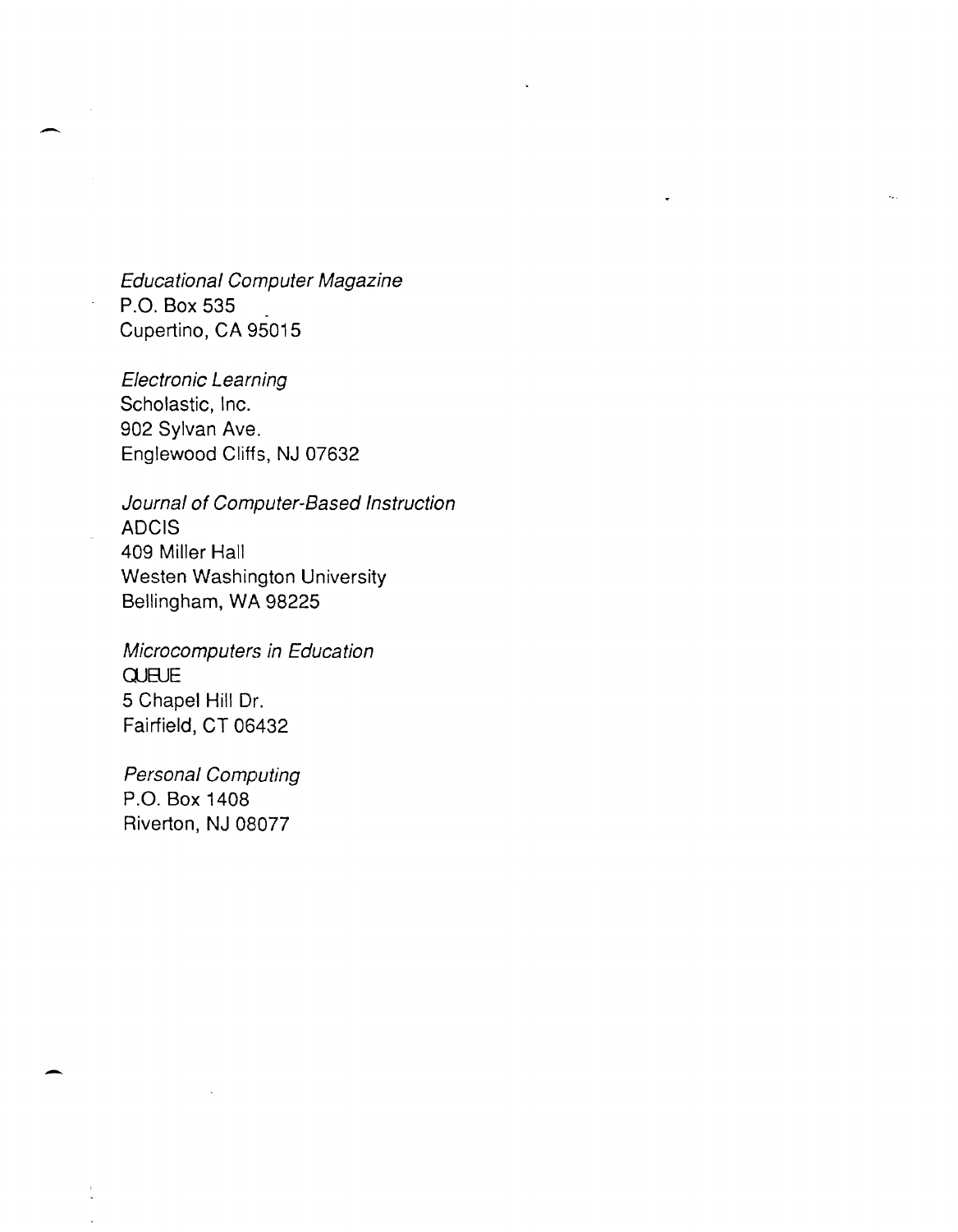## **Recommended Books for Children**

Atari Pilot Atari, Inc., 1982

-

BASIC Discoveries: A Problem-Solving Approach to Beginning Programming Malone and Jackson Creative Publications, 1982

Computer Literacy: A Hands-On Approach A. Luehrmann and H. Peckham McGraw-Hili, 1982

Computer Literacy: Problem-Solving with Computers Carin Horn and James L. Poirot Sterling Swift Publishing Co., 1981

Computer Power: A First Course in Using the Computer Mike Moshell et al. McGraw-Hili, Gregg Division, 1982

Computers are Fun Jean Rice and Sandy O'Connor Denison, 1981

Computers in Mathematics: A Sourcebook of Ideas David Ahl, ed. Creative Computing Press, 1979

Computers in Number Theory Donald D. Spencer Computer Science Press, 1982

Exploring the World of Computers Donal D. Spencer Camelot, 1982

Illustrated Computer Science Dictionary for Young People Donald D. Spencer Camelot, 1982

KAREL the ROBOT: A Gentle Introduction to the Art of Programming<br>Pichord E. Bettis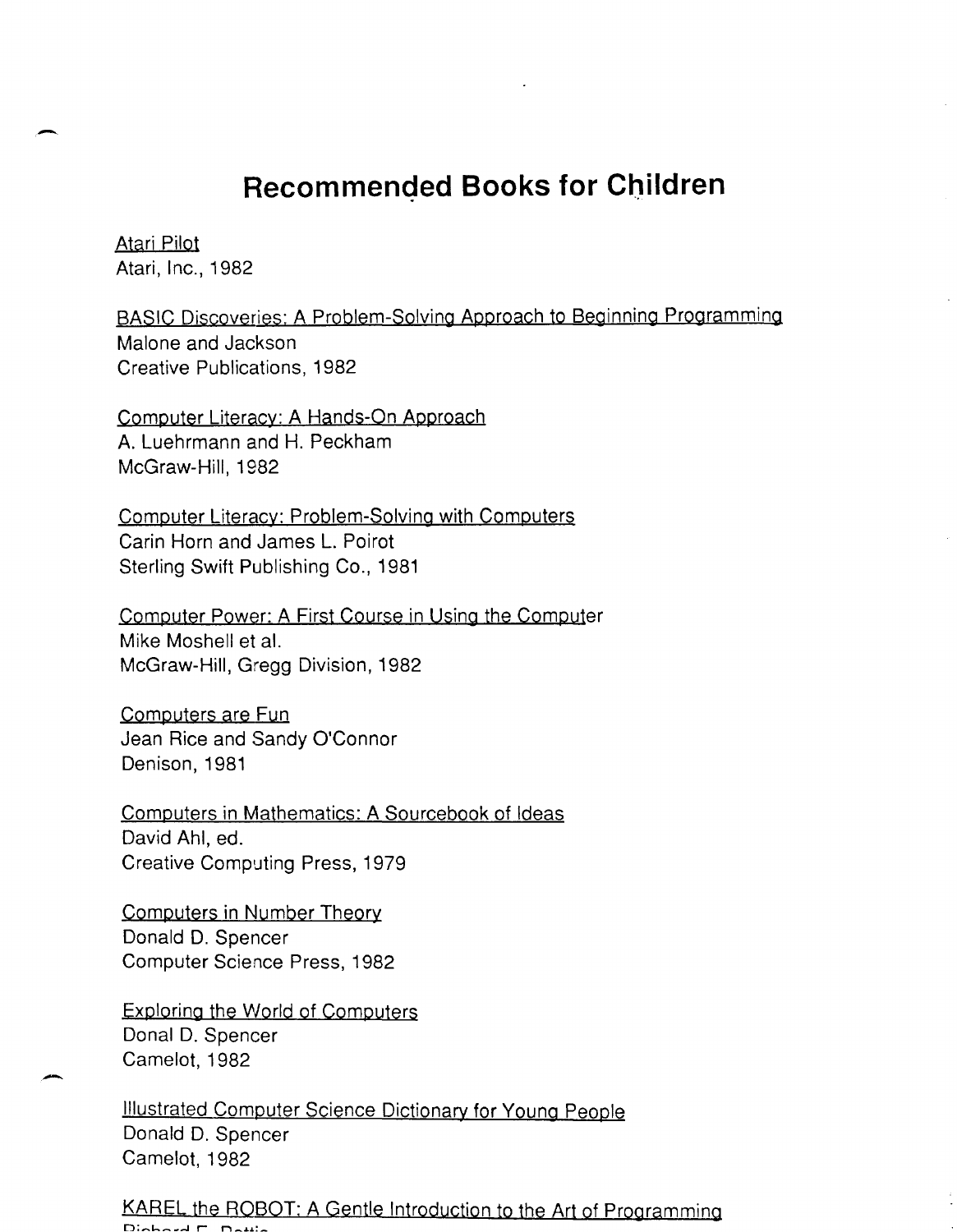#### Learning with LOGO Dan Watt BYTE/McGraw-Hili, 1982

-

Logo for the Apple II Harold Abelson BYTE/McGraw-Hili, 1982

My Friend the Computer Jean Rice Denison, 1981

Radio Shack BASIC Programming Radio Shack, Inc. One Tandy Center Fort Worth, TX 76102

Tales of the Marvelous Machine R. Taylor and B. Green, eds. Creative Computing Press, 1980

Teaching BASIC Bit by Bit B. Friedman and T. Siesnick, eds. Math and Computer Education Project University of California

What Can She Be? A Computer Scientist Career Unit Gloria and Esther Goldreich Lothrop, Lee & Shepard, 1979

What Computers Can do Donald D. spencer Camelot, 1977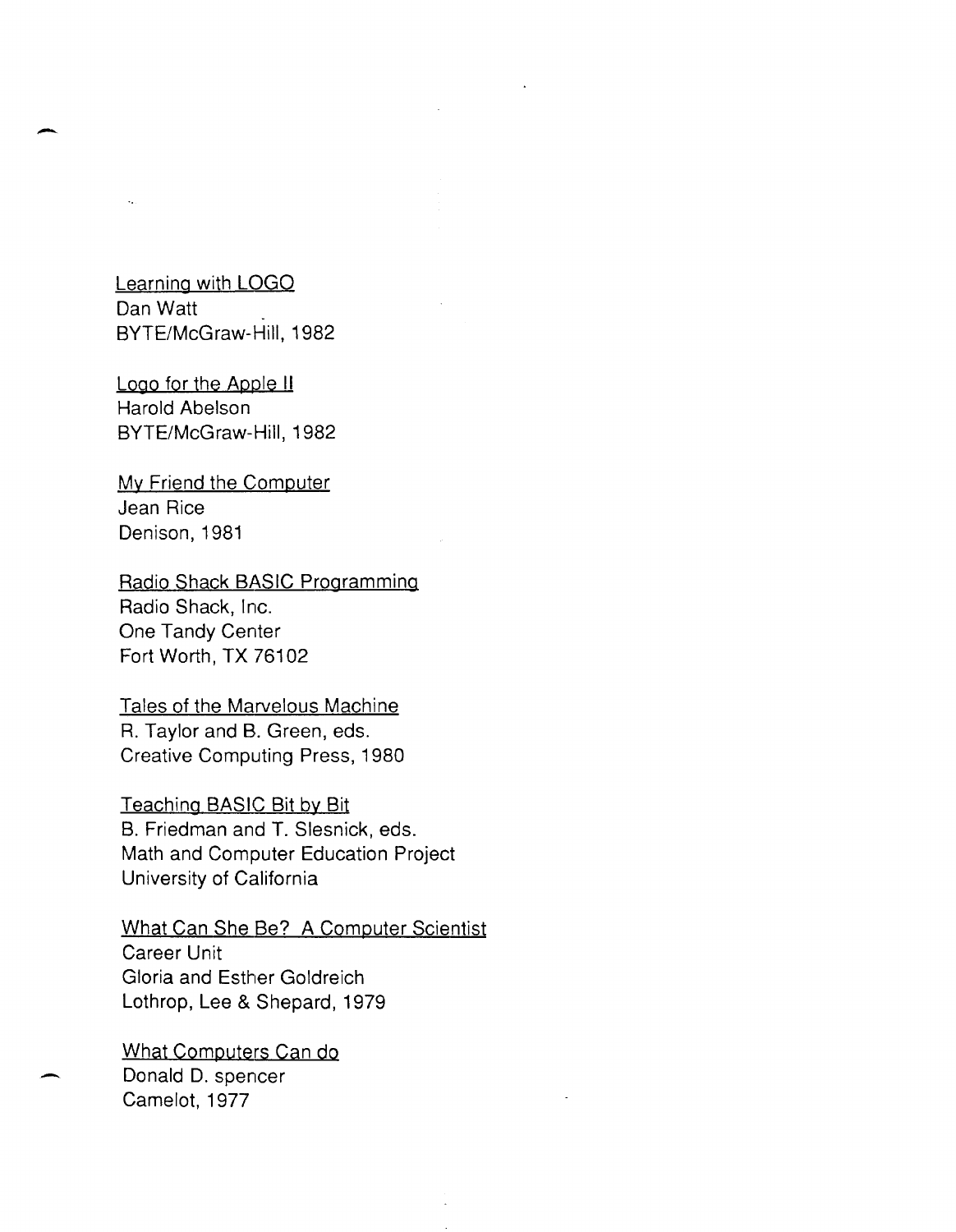## **Computer Literacy Scope and Sequence**

| Grade |  |
|-------|--|
|-------|--|

|         | Goal #1  | Finding computers in your own home                |
|---------|----------|---------------------------------------------------|
|         | Goal #2  | The parts of a personal computer                  |
|         | Goal #3  | Human memory vs. computer memory                  |
|         | Goal #4  | Correct handling of computers                     |
|         |          |                                                   |
|         | Goal #5  | Concrete sequencing exercises (LOGO)              |
| Grade 2 |          |                                                   |
|         | Goal #1  | Computers in daily life                           |
|         | Goal #2  | The parts of a computer system                    |
|         | Goal #3  | Understanding limitations of personal computers   |
|         | Goal #4  | Equipment control                                 |
|         | Goal #5  | Concrete problem-solving tasks and LOGO           |
| Grade 3 |          |                                                   |
|         | Goal #1  | History and development of computers              |
|         | Goal #2  | Storing information                               |
|         | Goal #3  | Understanding limitations of industrial computers |
|         | Goal #4  | Beginning keyboarding                             |
|         | Goal #5  | Beginning LOGO and debugging                      |
| Grade 4 |          |                                                   |
|         | Goal #1  | Computers in the working world                    |
|         | Goal #2  | Inside the computer                               |
|         | Goal #3  | Copyrighting                                      |
|         | Goal #4  | Beginning word processing                         |
|         | Goal #5  | Designing algorithms and pseucodes                |
| Grade 5 |          |                                                   |
|         | Goal #1  | Computers in the future                           |
|         | Goal #2  | Input and output devices                          |
|         | Goal #3  | <b>Ethics</b>                                     |
|         | Goal #4  | Word processing                                   |
|         | Goal #5  | <b>Beginning BASIC</b>                            |
|         |          | Flowcharting and procedures                       |
| Grade 6 |          |                                                   |
|         | Goal #1  | Career opportunities in computers                 |
|         | Goal #2  | Functions of computers                            |
|         | Goal #3  | Computer crime                                    |
|         | Goal #4  | Advanced word processing                          |
|         | Goal #5. | <b>BASIC</b> programming                          |

Goal #5 BASIC programming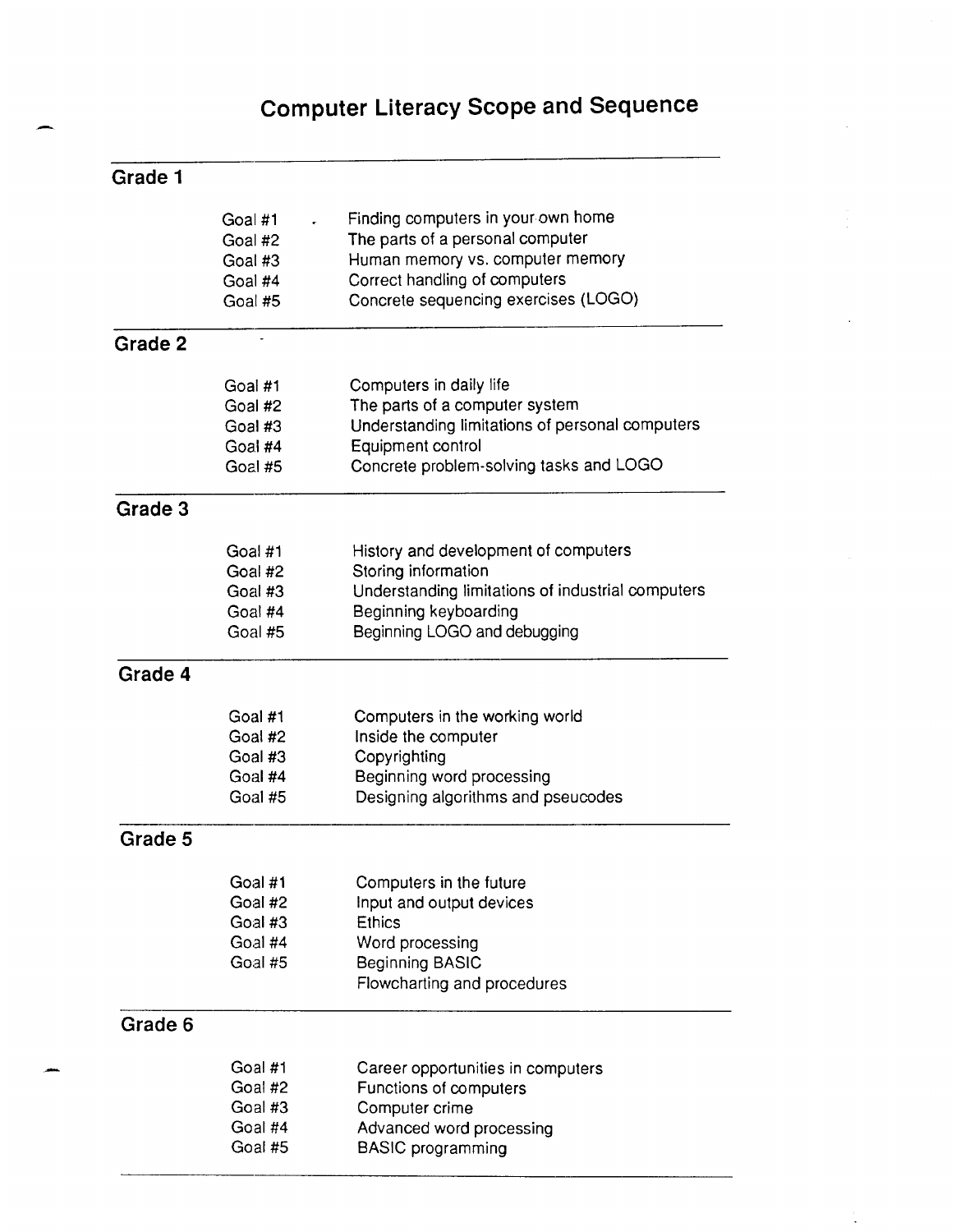# **The Word Processor and Children**

š,

-

-

April Neth

Dr. Barbara Weaver

February 1988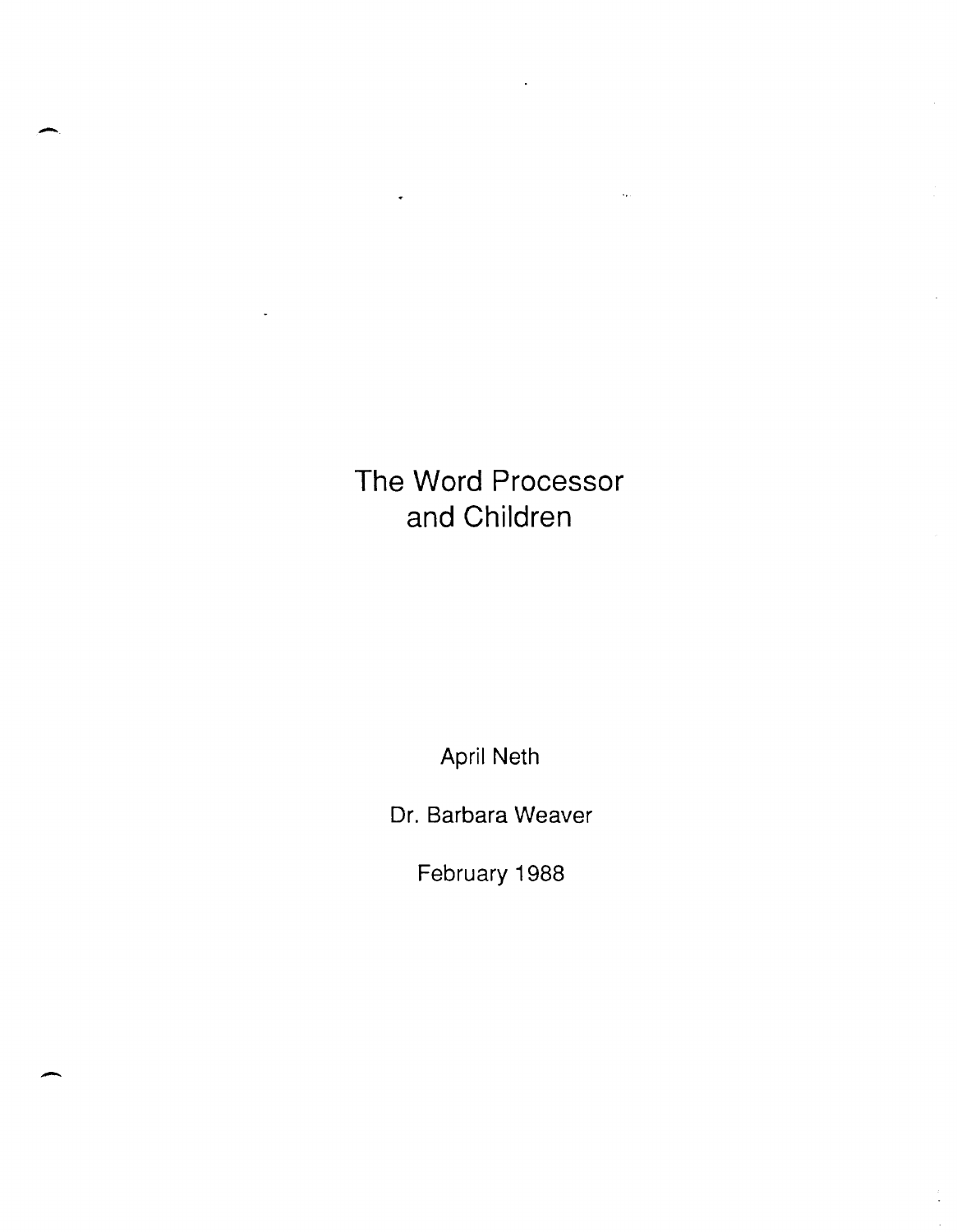One of the most discussed and misunderstood goals for today's schools is that of computer literacy. To some adults the words "computer literacy" evoke fear: fear of the unknown and of being less knowledgeable about a subject than their children. Many of today's adults are unfamiliar with how computers work and seem even to rebel against them out of a fear of losing their job to technology. However, society is inundated with computers in the homes, schools, and workplaces.

Consequently, it is imperative that schools teach children about computers in order for them to best be able to function successfully in a society that depends on technology for handling information and solving complex problems. The term "computer literacy" has been deemed as the catch phrase to describe this realm of computer information. To some educators, if a child can define byte, BASIC, disk, and data, plus tell you that banks, airports, scientists, and tax collectors use computers, then the child is computer literate. Other educators believe that one must be fluent in several programming languages such as BASIC, LOGO, or PASCAL in order to be classified as computer literate. However, the most comprehensive and widely accepted definition of computer literacy is  $"$ ... the ability to use suitably programmed computers in appropriate ways to assist in learning, handling information, and solving problems, and the ability to make informed judgments about social and ethical issues involving computer and communication systems." (Hunter, p.9) One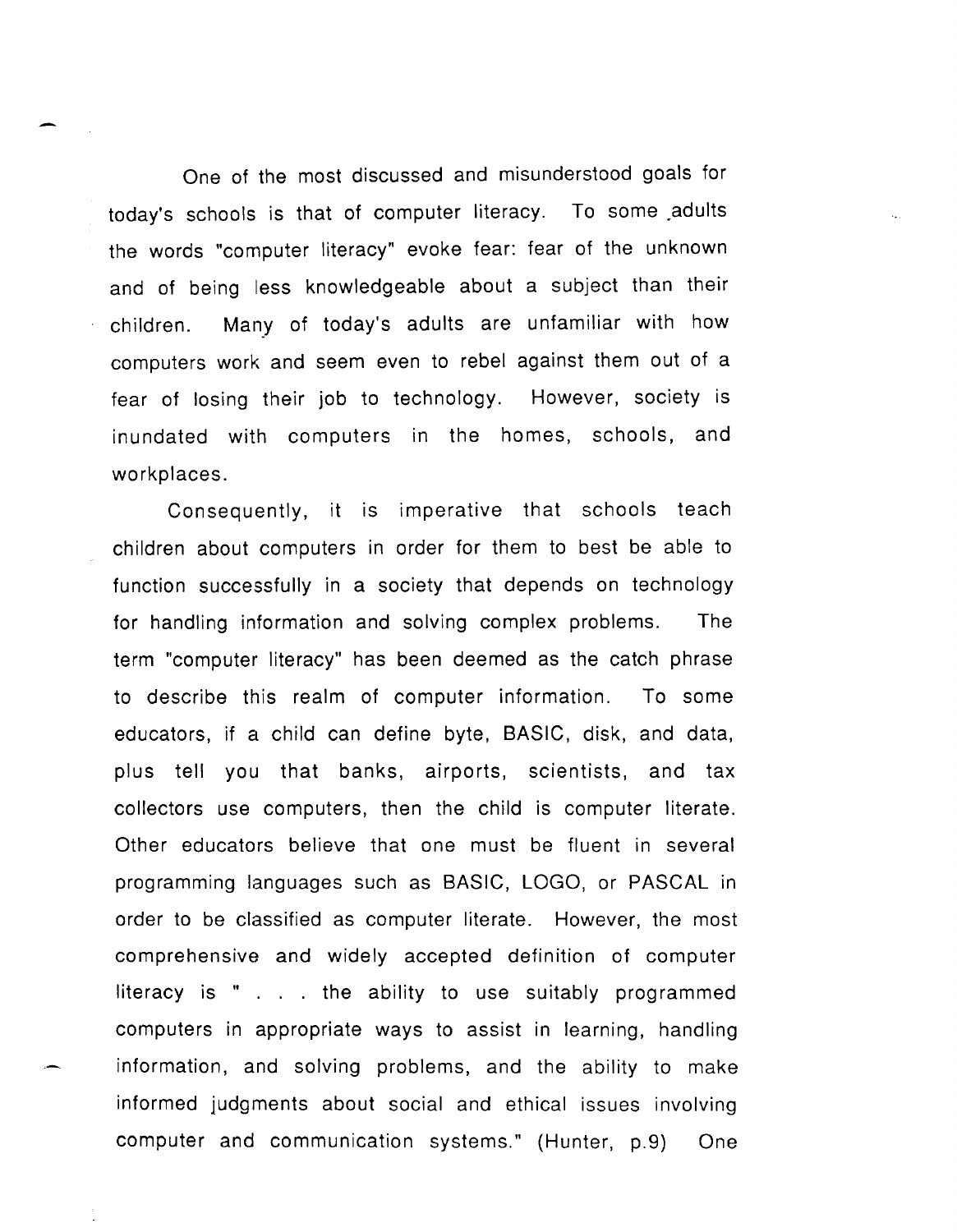important way to promote children's computer literacy is to teach word-processing skills. Furthermore, a word processor is an important tool in teaching children the writing process.

Teaching writing is not simply teaching students to form letters and adhere to grammatical rules; teaching writing involves teaching the process of skillfully combining components in order to communicate thought processes on paper. (Solomon, p.2) Obviously, there are many approaches to teaching writing. One approach, entitled the POWER approach, is appropriate for all age levels and types of writing. POWER is an acronym that stands for Pre-write, Organize, Write, Evaluate, and Revise. POWER is also a method of teaching writing that easily lends itself to using the computer as a tool. (Solomon, p.9)

Pre-writing is any thoughts that go into deciding what a piece of writing will be about. Pre-writing can be done individually, in groups, or with the aid of the computer. There are prograrns that will help the child with pre-writing methods such as branching, brainstorming, and free writing in order to collect thoughts and develop a focused idea and plan for the paper. One such pre-writing program to aid the child in free writing flashes a message on the screen if ten seconds pass without the student entering any words. (The student is instructed to continuously write his thoughts and not to worry .about punctuation.) For some children , this program becomes a repitition game with the object being to avoid having the warning "Please keep writing" appear on the screen.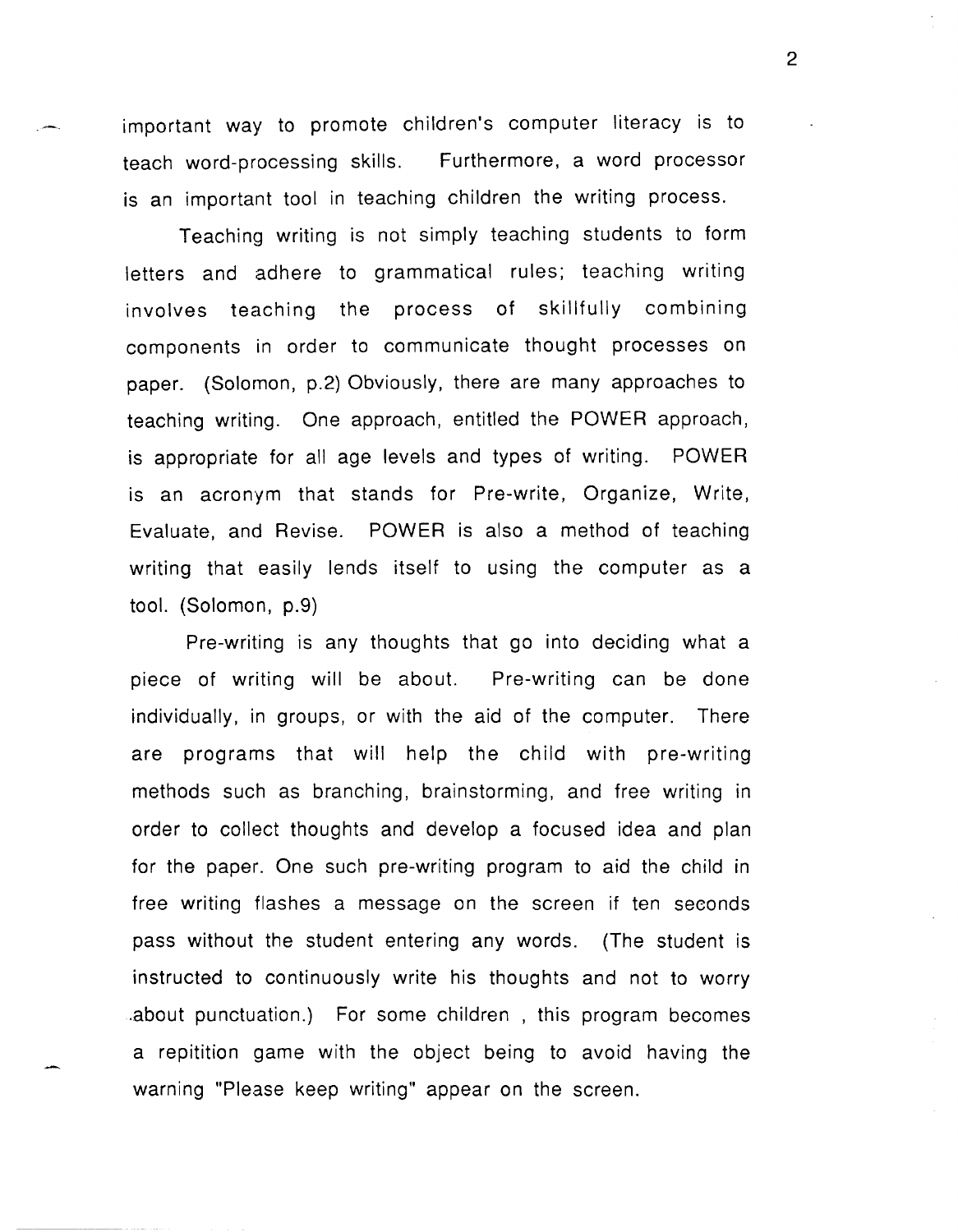(Klein , p.318).

The next step in the writing process is to organize one's thoughts and develop a plan for how to clearly and succinctly express these thoughts. The typical mode for organizing one's thoughts is through the use of an outline. However, children can organize their thoughts in other ways and are doing so when they decide how they will tell their story or describe something. Once again, there are programs available to aid the student in this step. Incidentally, it is important that some type of pre-writing tutorial program is being used if the computer is to be involved in these first writing steps. A blank terminal screen seems to be even more ominous than a blank white sheet of paper.

Writing is actually putting one's organized ideas into sentence form. The word processor is excellent for this next step because the child can key in his thoughts as quickly as possible and not be distracted by making mistakes. Editing both initial characters and entire sentences and paragraphs is simple on a word processor. The scenario of a child erasing words on his paper so many times that he becomes frustrated and rubs a hole right through the piece of paper is no longer necessary if the child utilizes the word processor. In fact, one 12-year-old child commented that "using the computer is a lot more interesting than just writing on paper. Besides, it seems to make you want to do more. It isn't like just sitting there writing so much your hand is going to fall off." (Collins,p.42)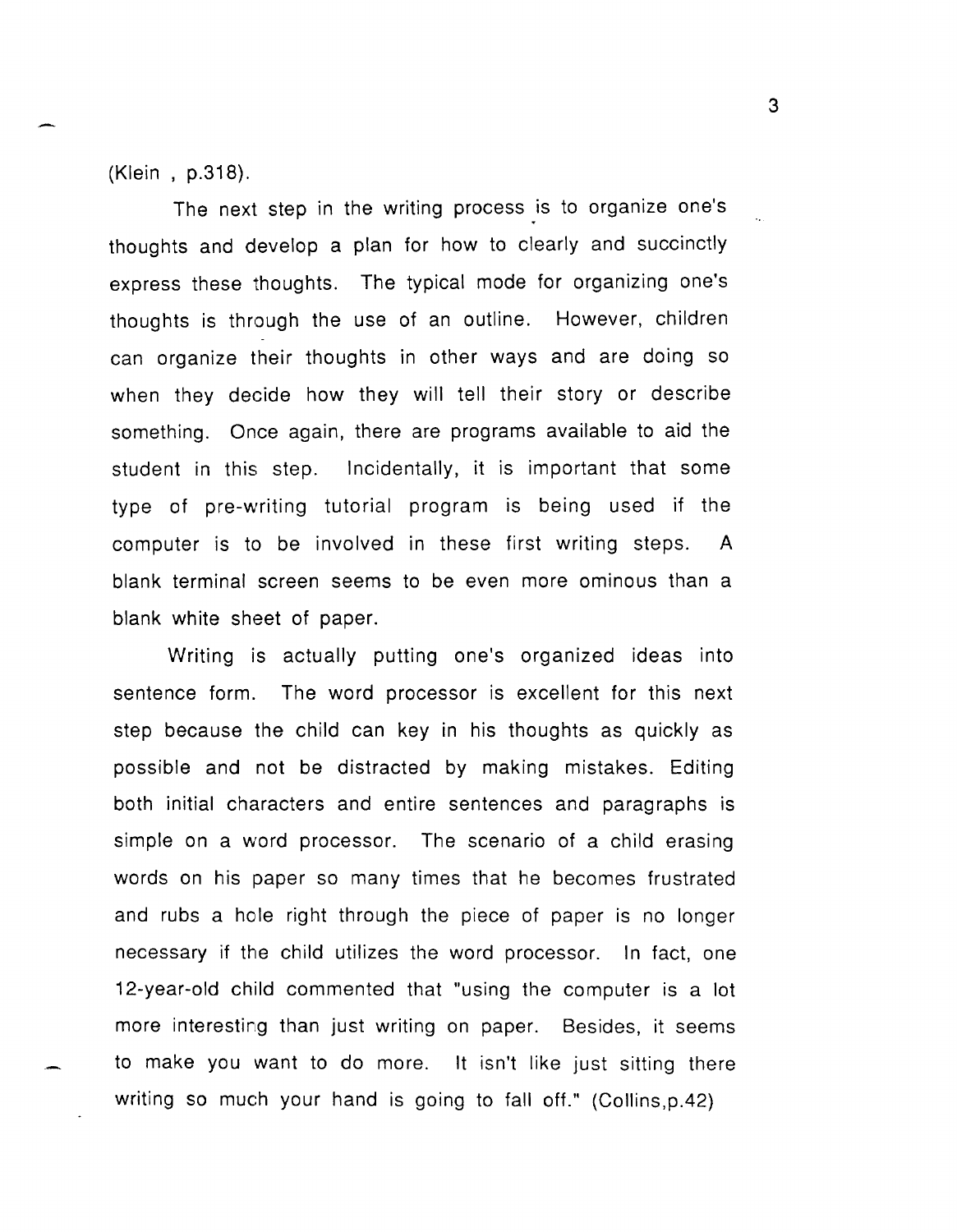The next step in the POWER approach is to evaluate, or read for improvement, the piece of writing. If he waits at least a day after writing the rough draft, the student will be better able to judge the clarity and impact of the combination of his words. The student also needs to look at a hard copy ( a printed copy ) of the document that is being worked on in order to properly evaluate it. One disadvantage of the word processor is that only a small part of the document shows up on the screen at one time, so it is important to have a hard copy of the writing to look at when analyzing the entire structure of the paper. Poor screen quality can also hamper readibility of word-processing. For some reason, when students see a typed copy of their work they are also much more able to recognize their errors than if they had been analyzing a hand-written copy.

-

 $\overline{\phantom{0}}$ 

After the child has had a chance to evaluate his own work, another form of evaluation could be used: peer evaluation. Peer evaluation can easily be initiated through the use of the word processor. First of all, children can pair up when keying in their papers. This pairing up might also need to occur if an extremely slow typist needs assistance from one of his more efficient peers. This partner approach provides a natural opportunity for both students to reevaluate their work as it is being keyed in. More importantly, the use of a printer enables the teacher to easily make multiple copies of drafts, even anonymously, so that the students can practice evaluating each other's work. Furthermore, if the work is being evaluated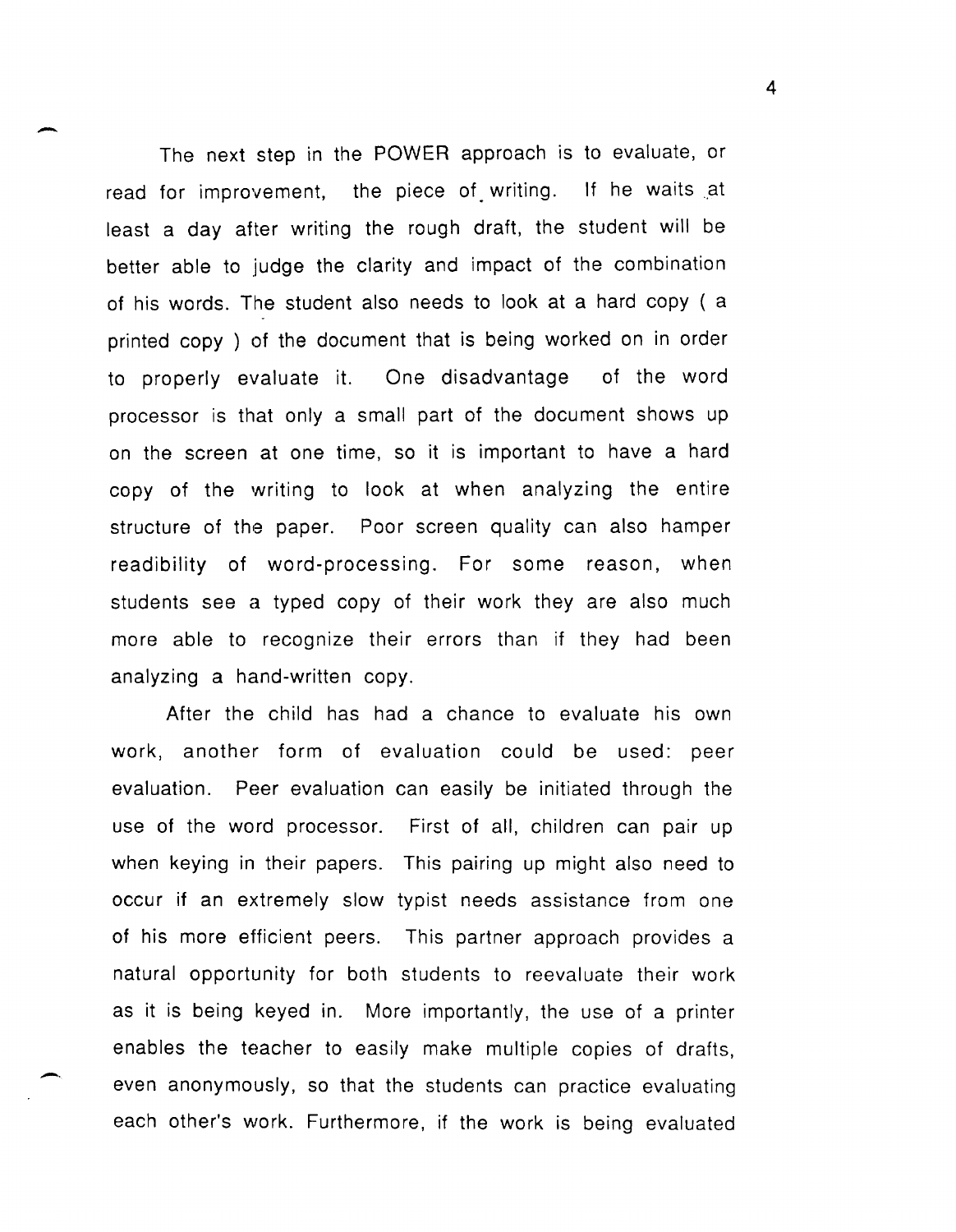by more than one student, multiple copies allow each evaluator to look at a fresh copy of the paper without having to read or be influenced by someone else's comments or corrections. Although the students will tend to be initially concerned with surface aspects of each other's text such as spelling and punctuation errors, as evaluators they will eventually begin to look more closely at the content of the writing and how it was presented. (Collins, p.43)

-

-

The final step in the POWER approach to writing is to make changes or revise. Research shows that students are much more willing to make changes on a piece of work that is created on the computer than work which is hand written. In fact, it has been estimated that 240% more revision occurs on word-processed papers than on written copies. (Knapp, p.184) Further study found that children made 91% of their revisions while composing at the computer as compared to only 75% of changes made while composing utilizing pen and paper. (Knapp,p.6) "Without the recopying penalty, students can easily insert or delete information at any point in their texts. Watching words, phrases and sentences jump around the screen at their command, they seemed to appreciate the fact that effective writing is a dynamic process." (Collins, p.43)

While revising word-processed papers, children also learn to see that language is malleable. As children type and retype words and phrases to convey the same thought, they learn to view composing, writing, and revising as one interdependent process. And, by learning that writing is an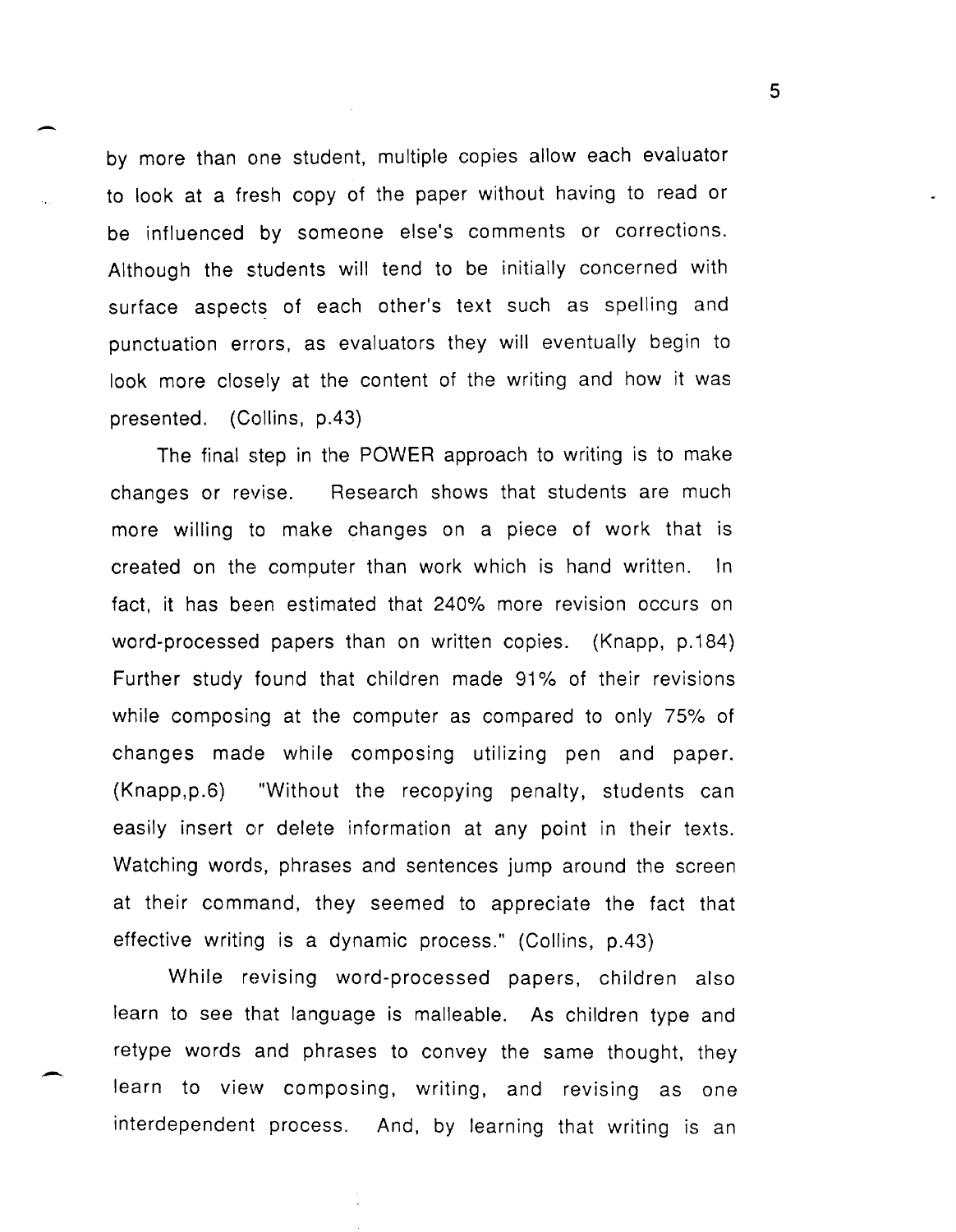interdependent process, the child ceases to expect his writing to be perfect the first time. Pen and paper discourages corrections; a computer encourages corrections.

Many sophisticated word processing programs include features to help the writer revise the paper. A common feature of these writer's helper programs is a spelling checker. Some spelling check programs simply identify words not in the computer's dictionary while other programs may go so far as to suggest alternate spellings for the word. Incidentally, student's spelling will actually improve by using a word processor. If a child is unsure of the spelling of a word, he can no longer get by with writing a sloppy letter that could resemble two different letters. Consequently, the student is forced to make a choice as to which letter is correct, which may result in increased dictionary usage. The important thing to remember about editing programs is that it is still the writer's responsibility to make changes in the text.

Critics may claim that editing software replaces important interaction between the student and the teacher. On the contrary, revising "on-screen" increases student/teacher interaction for several reasons. First of all, the student using the word processor is much more willing to take the time to edit his paper. Many lazy students will be hesitant to ask for help while editing hand-written papers because it means they will have to physically re-write the paper. Therefore, the final handwritten paper that the student turns in may not have been properly evaluated. Secondly, a student who edits his

-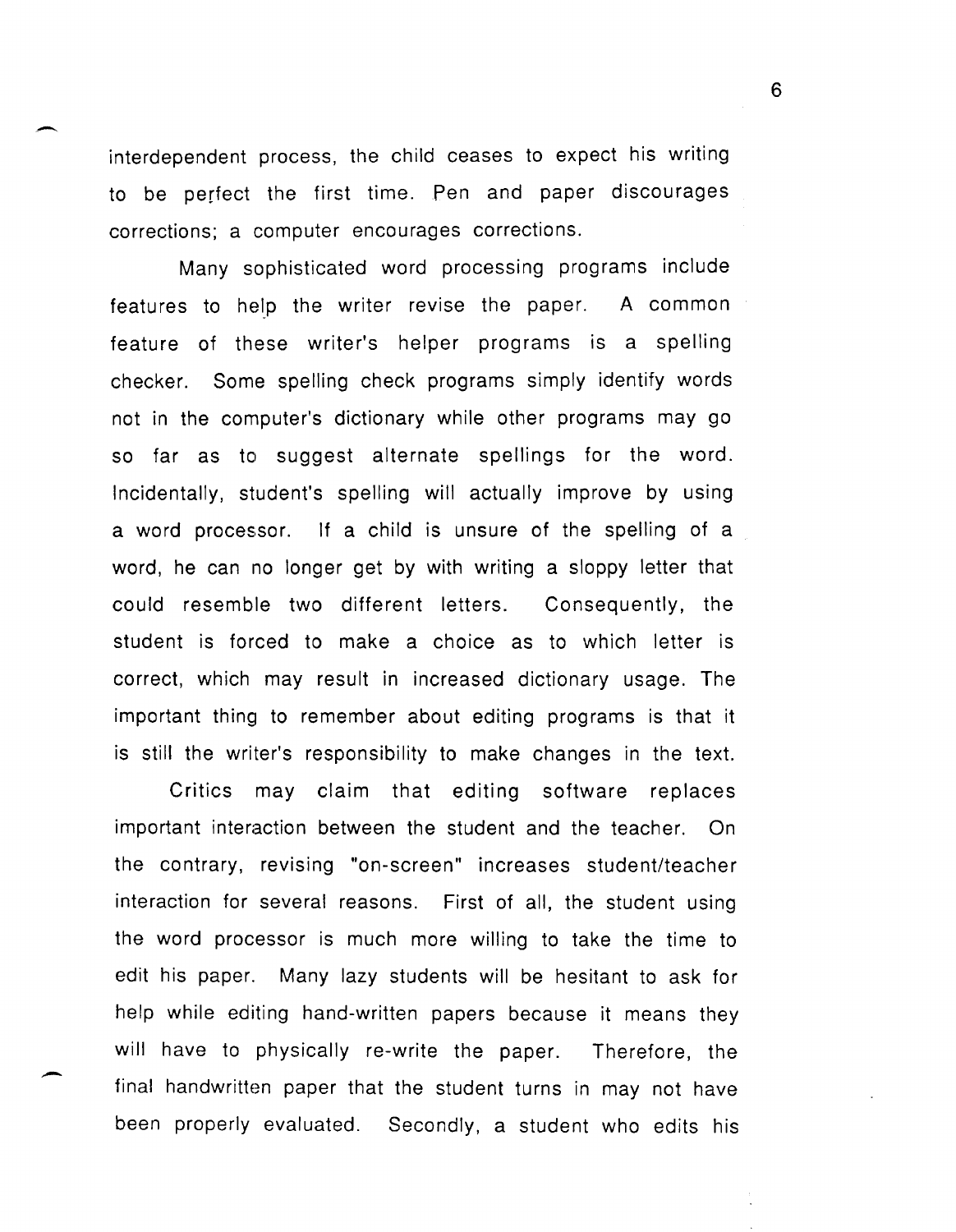own word-processed writing before asking for teacher assistance has a stronger feeling of ownership towards his paper and will accordingly want to improve it for his own feeling of success. Lastly, teachers will be less hesitant about suggesting revisions to their student's word processed papers knowing that it will be simple for the child to key in the changes. The word-processed work also becomes much more the student's sole work because the temptation of a teacher to mark on the student's rough draft (particularly in red pen) is all but removed until the child has submitted his final draft.

For the teachers whose children are turning in typed writing assignments, a new dimension of assessment is brought about Objectivity of grading significantly increases when evaluating word-processed papers in that the teacher is no longer forced to "decipher" a child's writing and is therefore able to concentrate more intently on the structure and development of the paper. For example, the teacher will no longer have to decide if the student meant to spell a word with an "a" or with an "0". And, no matter how much teachers deny that they have any bias against poor handwriting, it seems apparent that grading will be less subjective when all of the children's composition is in the same printed form. The teacher can also utilize the power of anonymously grading the students' word-processed papers to further increase objectivity. When evaluating the student's word-processed papers, the teacher no longer has to make exceptions to length

-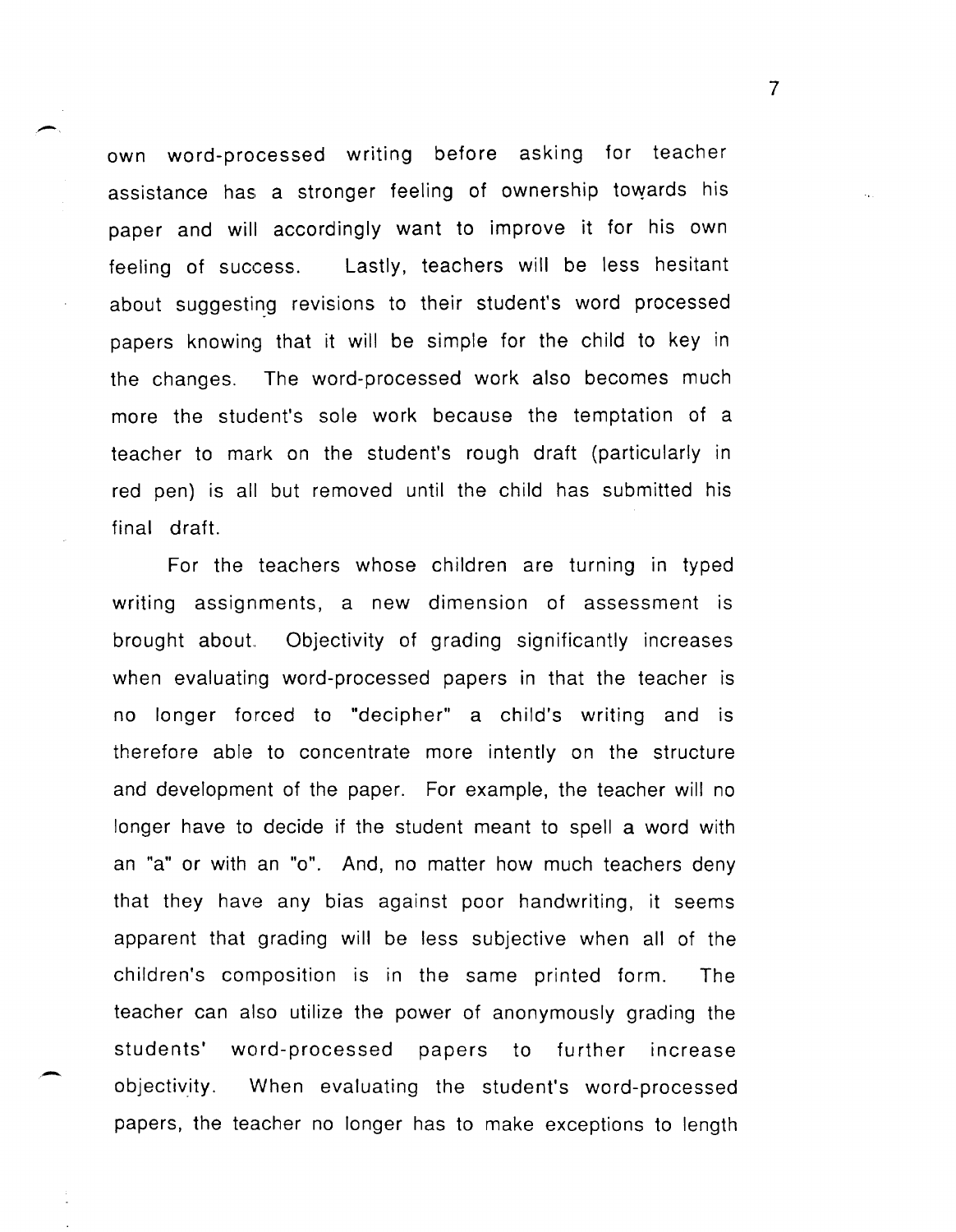requirements because of ambiguous directions. If the students are told to write a one-page story on a word processor, the teacher can assign a print size and line length without any misunderstanding. The child who used to resort to writing with large letters and lots of space between words to fulfill a length requirement is out of luck!

-

-

An obvious component of teaching children to use word processors encompasses teaching them typing skills. Typing used to be the cornerstone of high school business education classes. Today, the responsibility for teaching typing skills has filtered down to the elementary school. A basic problem with the concept of teaching children in elementary school to type is that their hands are not large enough and their fine motor skills are not refined enough to master touch typing until they are in the 4th or 5th grade.(Klein,p. 74) However, children can press letter keys without possessing the coordination needed to write letters by hand and may become competent typists before they learn to hand write well. Moreover, children enjoy learning how to type because it gives them a feeling of control over a machine. Young children who have not developed their fine motor skills yet may be unable to form letter shapes accurately, but with the touch of one button, they a;e able to type a perfectly shaped letter.

There are many activities that younger children can "do" to begin mastery of the keyboard such as learning the "home row". Fortunately, there are many programs that have been developed to assist the classroom teacher with this task. In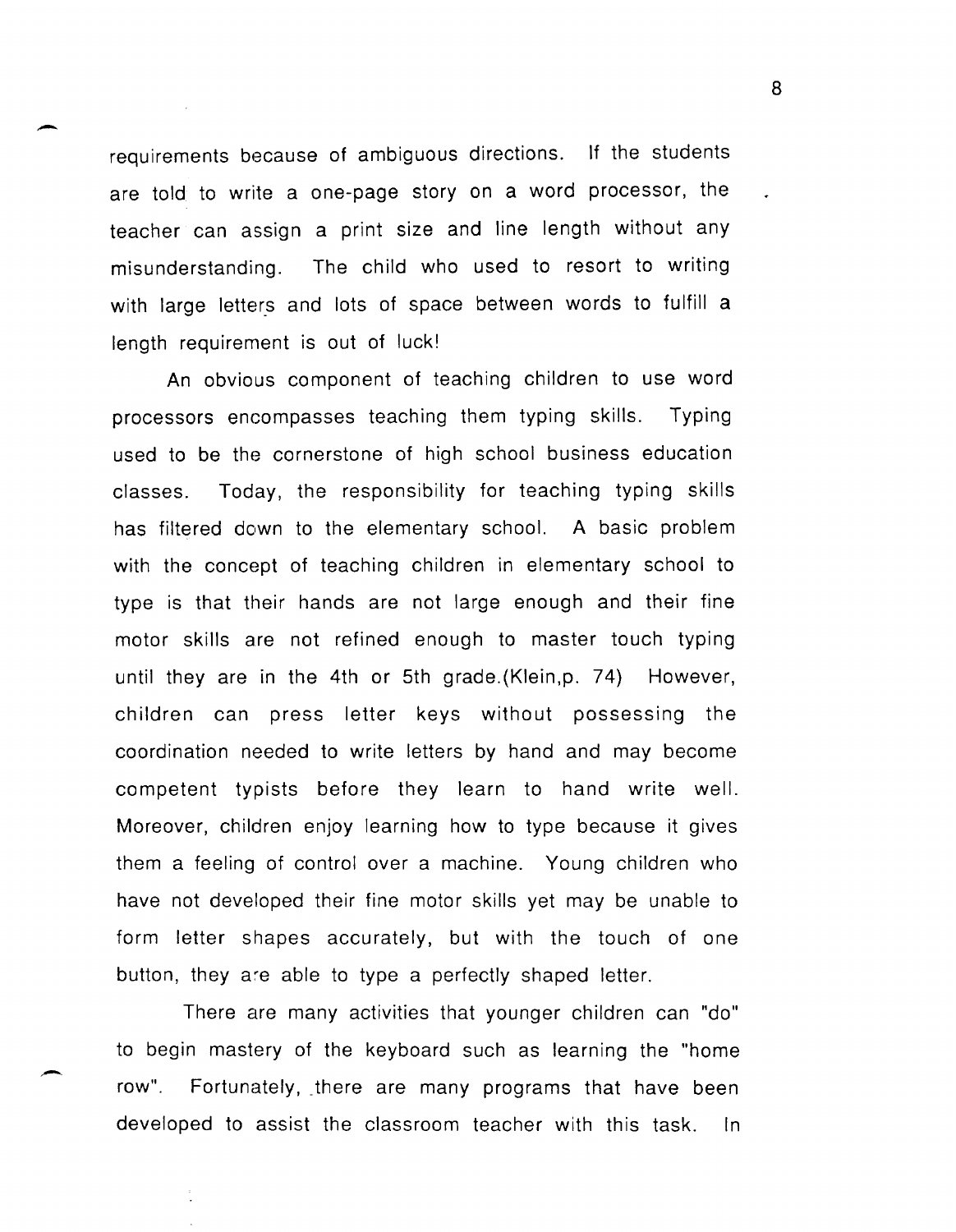fact, there are two types of software to teach children keyboarding skills:

1) programs that build children's skills in letter and number recognition, alphabetizing, directional skills and problem-solving as well as helping children to learn the keyboard;

2) programs whose sole purpose is as a drill and practice to teach touch typing.

Several of the typing tutorial programs would even appeal to the video arcade fanatics in the classroom because they are modeled after popular games such as "Pac-Man".TM (Klein,pp. 774-776)

Young students are not the only students who would benefit from the experience of forming a perfectly shaped letter for the first time with the word processor. Handicapped students have had a whole new world opened up to them with respect to their writing through the use of the word processor. The handicapped student suddenly finds himself in control of the legibility and arrangement of the letters which leads to increased self-esteem towards the writing process. The POWER approach to writing similarly is an excellent approach to use with handicapped students since the emphasis is placed on thinking first and revising later. The handicapped child feels no pressure to write something perfectly the first time and the word processor will wait infinitely for the student's corrections and revisions.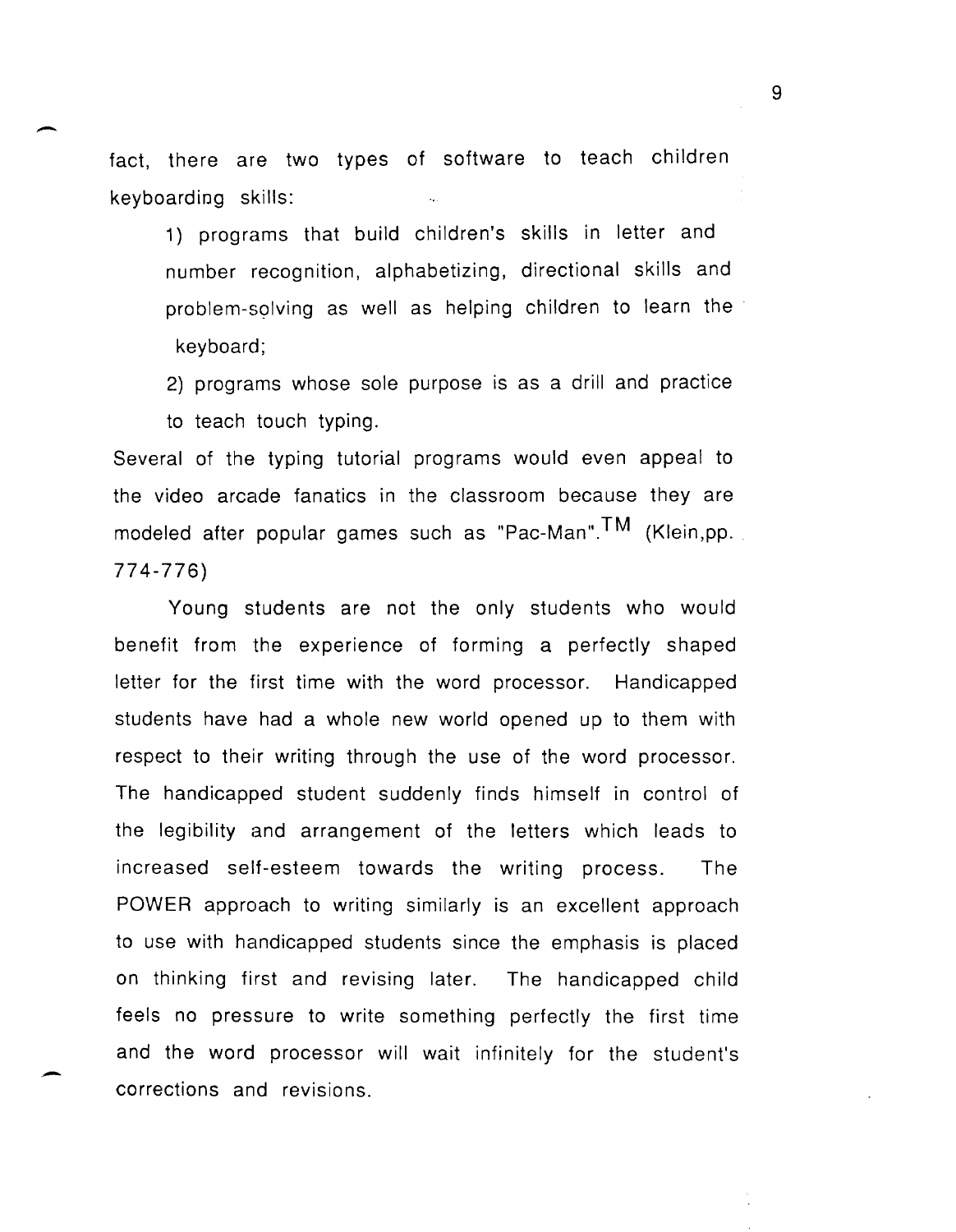For the handicapped student who has physical limitations that make it difficult to type, modification equipment can. be installed to make typing possible on a word processor. For example, there are typing sticks or pointer rods that can be strapped to the child's hands or to his head if he has low or no control over fine muscle skills in his fingers. To further aid the student, devices are available that will turn on the computer and load software with a minimum of movement required. Oftentimes, these attachments will respond to sucking of blowing into a plastic tube.

-

-

For those students who have some control over their fingers, there are special keyguards that sit on top of the keyboard and enable the user to rest the heel of his hand on the keyboard while poking his fingers through the holes of the device to reach the keys. (Knapp,p.189) The EKEG keybaord is a special keyboard that is expanded and has flat keys that are spaced two inches apart on a flat, plastic surface to prevent the student from mistakenly hitting the wrong key. (Knapp, p. 190) In order to likewise save the handicapped student some effort, some programs will further allow the user to select from a collection of words and phrases with minimum movement. The program then assembles these words and phrases into sentences that can be stored or printed. (Knapp, p. 189)

Although hearing impaired students need little modification of equipment in order to communicate through the word processor, visually impaired students need a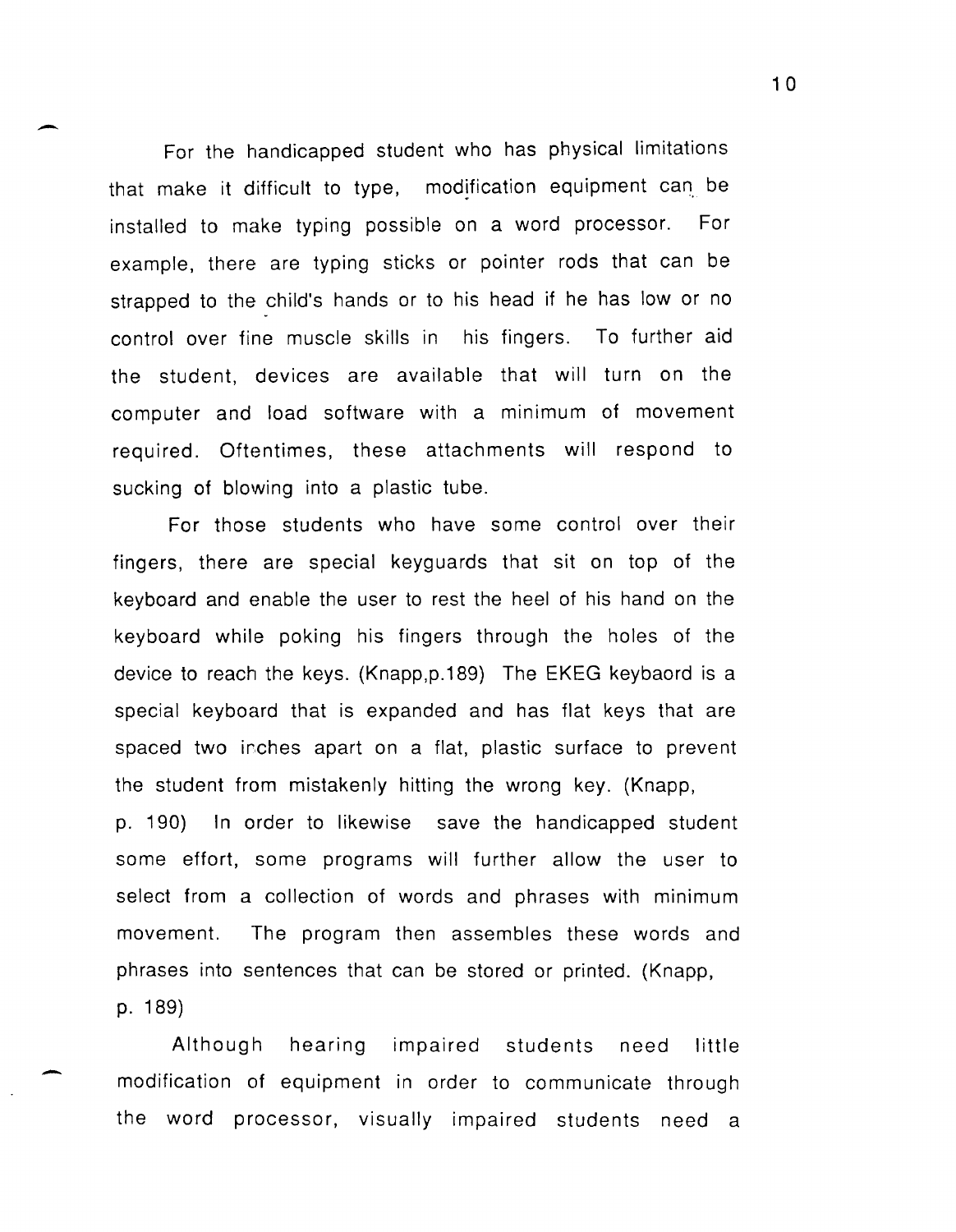considerable number of devices to effectively use the word processor. The opportunities for the visually impaired student to communicate with and through the word processor are hindered only by the rate of advancements made in technology. It is becoming more and more affordable for the visually impaired student to buy a special printer that will convert text into braille. Some advanced system's printers are able to edit in braille and to further convert the braille into a form suitable to be used with a speech board to produce voice output. The braille text can then be transmitted over phone lines or satellite relay. To further aid the visually impaired student when entering text, most word processing programs allow the user to increase the point size of the lettering. Many programs allow the user to work with letters as large as 5 112 inches tall. (Collins, p.42) The visually impaired student is provided with an unequaled opportunity to independently communicate through the word processor.

Two other types of special students that the word processor easily caters to are the gifted and talented child and the learning disabled child. Although both groups benefit equally from utilizing the word processor, the gifted and talented child benefits in a less complex manner. The word processor provides the gifted and talented child a means for further extension of his already developed writing skills. The gifted and talented child will feel free to write more complex and lengthy papers when utilizing the word processor without having to be burdened with the cumbersome task of rewriting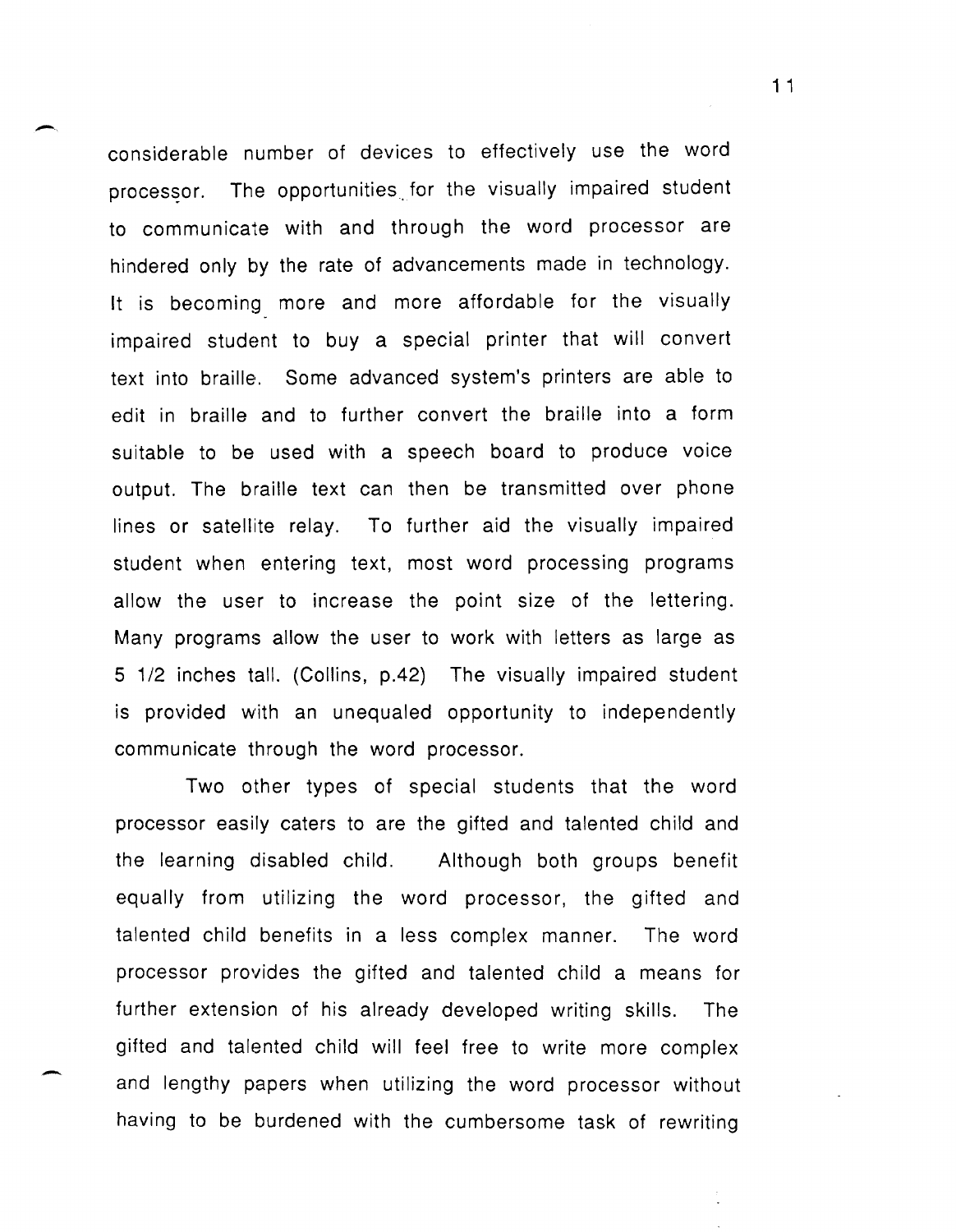after editing. Inevitably, the word processor will present a challenge to the gifted and talented child in that he will want to master the intricacies of the word processing program.

For learning disabled students, those who have a large discrepancy between their achievement and their IQ, the word processor can be an invaluable tool. The LD student can gain confidence in that he can manipulate and "fix" typed words before anyone begins to evaluate them. The computer is infinitely patient and often can provide positive feedback that the child may not have previously received. And, since many LD students lack motivation, word processing may provide the missing incentive for the children to achieve in writing. LD students will particularly benefit from attaining a marketable skill. This skill may give them an opportunity to pursue a career they may not otherwise have been able to pursue if they were forced to rely on hand writing.

In the journalism profession, people speak of "the power of the printed word". I think this phrase also applies to word processing and children. There is something about seeing one's own writing in print that immensely encourages one to improve. first time are shocked; they can not believe that they actually Children who see their own writing in print for the wrote something that looks that good. Inevitably, children then want to take home their printed papers to show their families, particularly those students whose families are not computer literate. Parents may even pay more attention to the word-processed work than a hand-written copy. Students are

--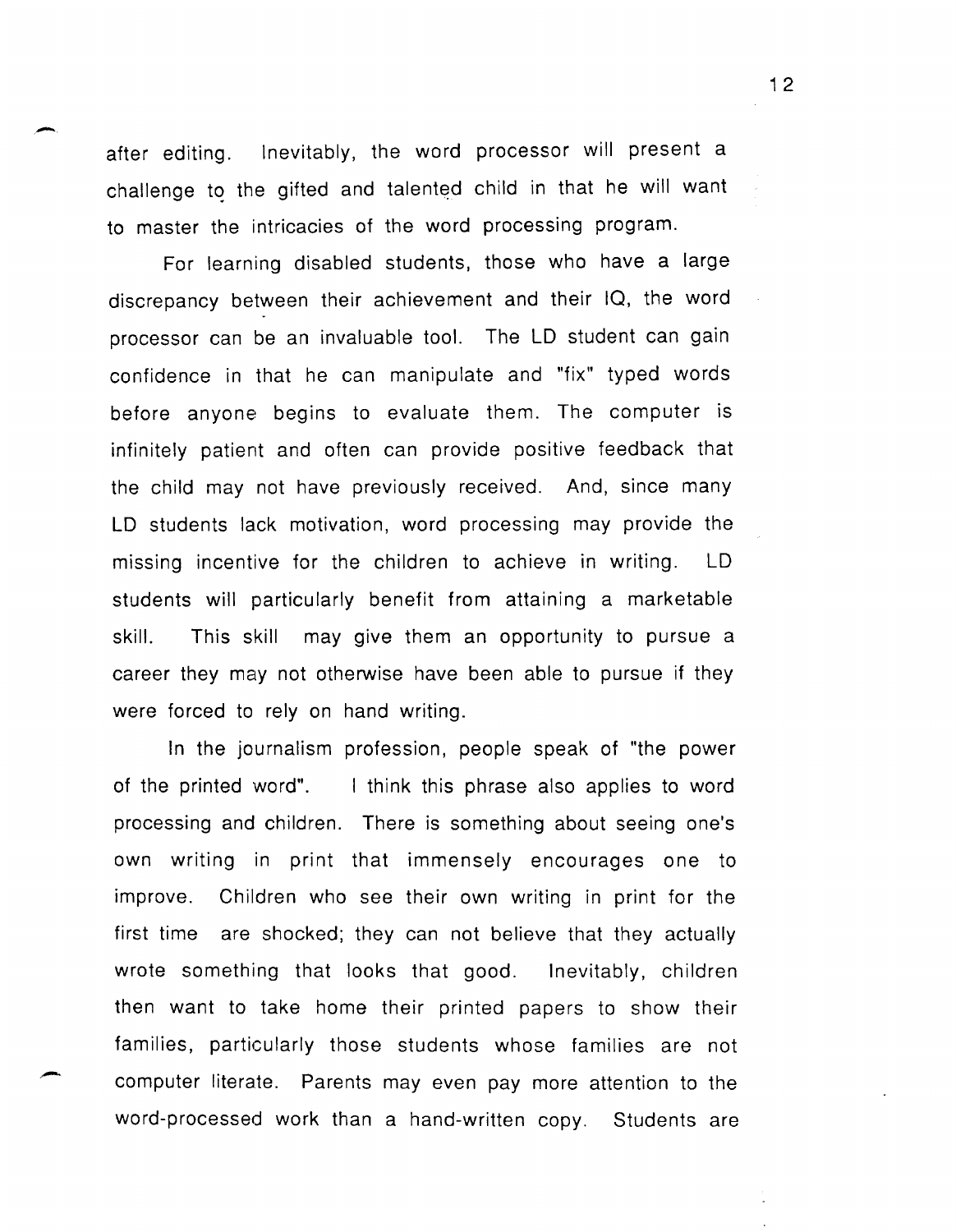also more likely to want to see their word-processed work displayed on bulletin boards because there is no attention. paid to the the writer's print quality. Consequently, the poorer writer is able to concentrate more on meaning and his ability . to communicate with others, since he is freed from placing disproportionate importance on the appearance of his paper. (Collins,p. 42)

-

-

Using a computer-based communication network in the school also opens up new doors in terms of written communication among students all over the world. With the use of modems, a child in Maine can write a story about living in an Atlantic harbor and a child in California can write a paper in return about living on the Pacific coast. Once again, this could provide opportunities for children to do peer revision: the two students on opposite sides of the country could evaluate each other's papers. Moreover, the handicapped child can communicate in an equal manner to other children on a computer network since no feelings of pity would be conjured up for the child's inability to hand write clearly.

Computer networks also open up doors for handicapped students in that these students can receive on-line services that will provide them with the opportunity to independently research information in encyclopedias, newspapers, and magazines. The children's interest in communication will increase when they are able to do the research unaided.

Computer networks may also build a new level of communication between the school and the home. Students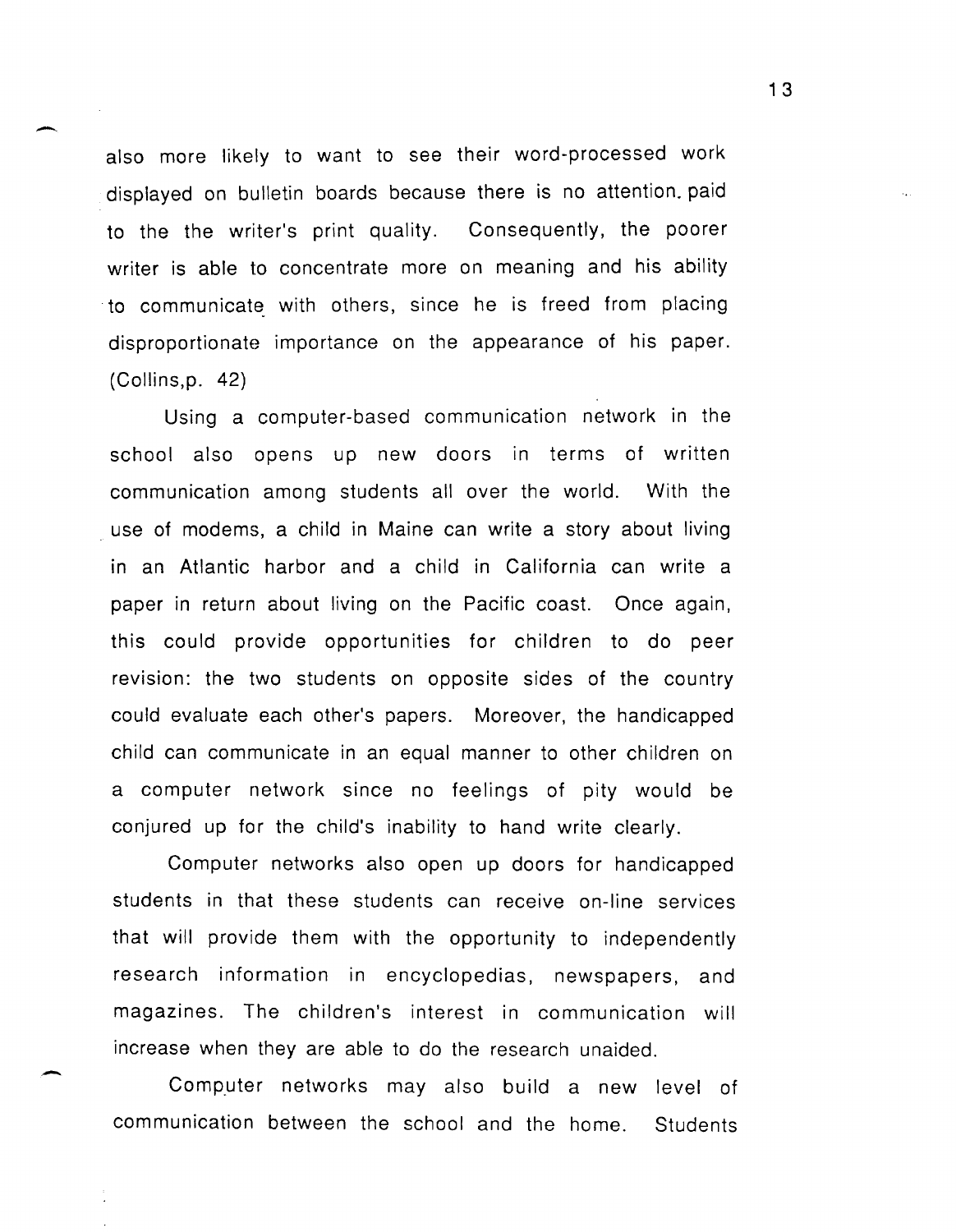fortunate enough to own a computer system could connect into the school system through the use of a modem. Teachers would be able to transmit messages to parents without relying on the child to carry a note home to their parents that arrives crumpled and dog-eared, if at all.

In order for children to benefit from the value of word processing, teachers must first choose appropriate software. When choosing word processing software for their students, many teachers are unsure as to the merits of buying software designed for adult writers versus software designed especially for the young writer. There are obviously benefits to buying each type of software which depend on the goals and objectives of each teacher.

Word processing programs for young children such as Bank Street Writer  $TM$  are initially easier to learn how to use. Most programs designed for children are menu-driven. The child is required to memorize very few operating procedures on a menu-driven program. The available features and commands are displayed on a menu so the child can easily make the appropriate choice. Many children will even be able to teach themselves the program. And, since the child is required to remember very few commands, he is free to concentrate on the writing process. Unfortunately, menu-driven programs are slower and oftentimes do not offer the advanced word processing features an older child might need. Another feature in a word processing program for young writers is a separation of the writing and editing functions.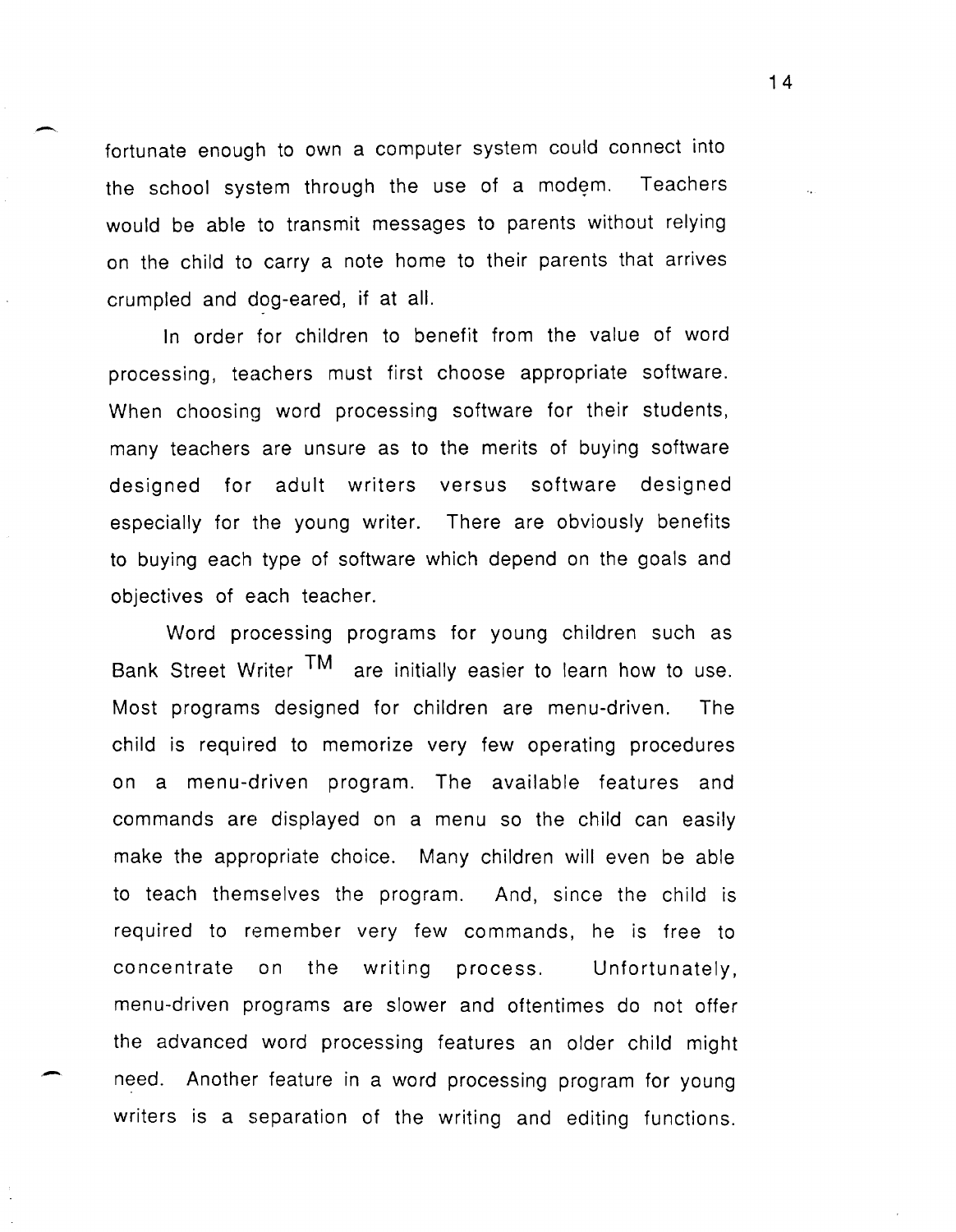This separation forces the child to switch from one mode of operation to .the other which prevents him from mistakenly erasing words and lines with the slip of a finger. Unfortunately, a separation of the writing and editing functions in the program may also cause the child to view the two processes as totally separate instead of being integrated.

-

-

Word processing programs designed for adults such as Word Star TM and Applewriter TM obviously include many more advanced functions such as split-screen editing and footnoting. One of the most common features of a word processing p;ogram designed for adults is that it is command-driven. The user of a command-driven program must know the codes for performing functions. Typically, the list of functions and corresponding codes can be viewed by the user at any time, but the goal is to memorize the key commands, such as holding down the control key and the "s" key to save the program. Initially, it takes the user time to learn the commands, but once the code is learned, functions such as centering and underlining are quickly and efficiently processed. Teaching children to utilize programs designed for adults would be beneficial in that all of the members in the school could communicate using the same program. Furthermore, the child would be able to communicate outside of the school environment.

A few word processing programs such as Magic Slate  $TM$ are versatile enough to be used by both young and. adult writers. These programs provide different levels of use so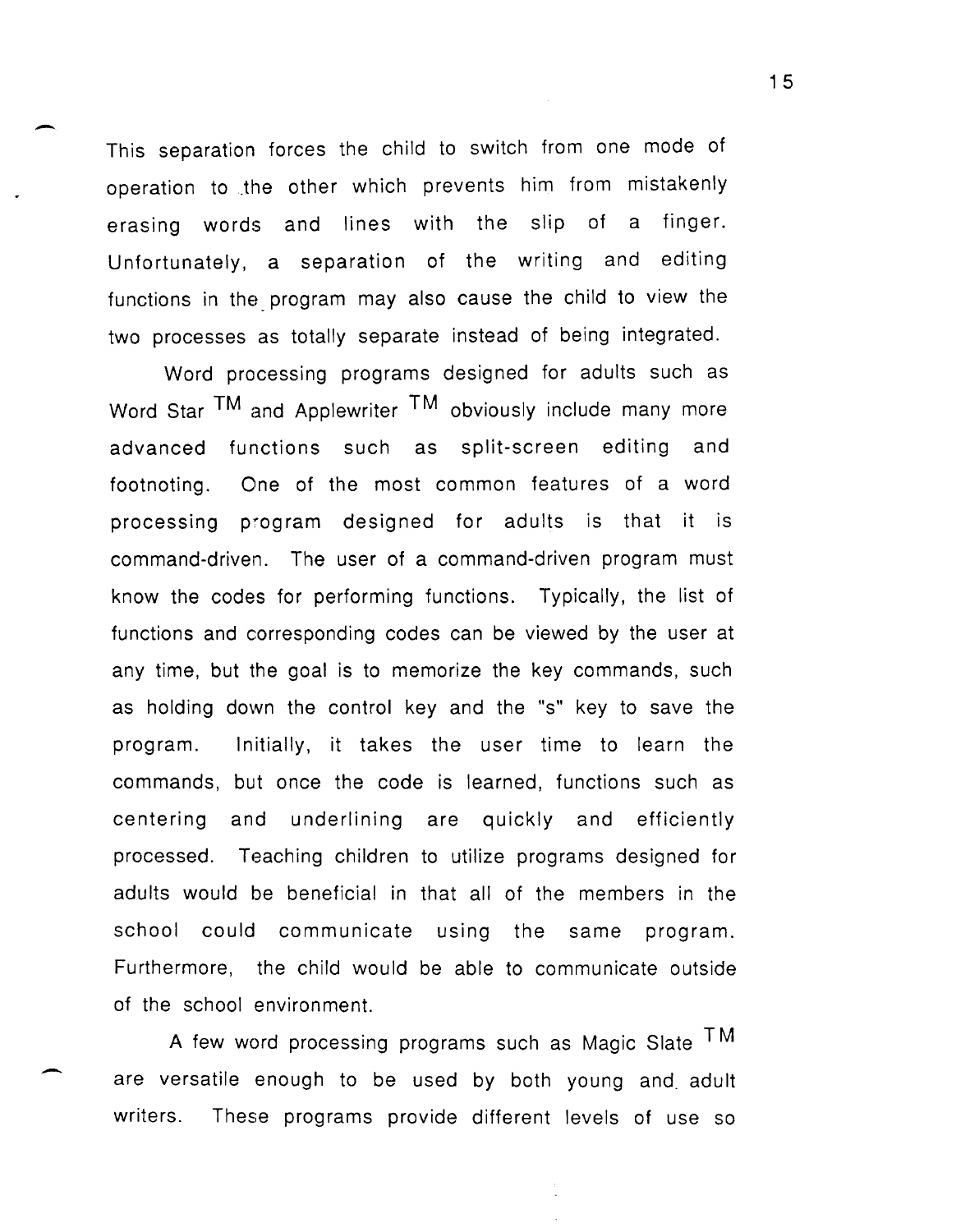that a child can grow into the program's more advanced features at his own pace. Furthermore, teachers can aid students in memorizing codes for command-driven programs by using mnemonic phrases.

-

-

Seymour Pappert, the developer of the LOGO programming language, says: "I believe that the computer as a writing instrument offers children an opportunity to become more like adults, indeed like advanced professionals, in their relationship to their intellectual products and to themselves. In doing so, it comes into head-on collision with the many aspects of school whose effect, if not whose intention, is to "infantalize" the child." (Pappert,p. 31)

The value of using the word processor in the elementary school classroom is now being recognized outside of the school environment. In fact, teachers are now being held accountable if they are not teaching their students word-processing skills. Teaching word-processing promotes computer literacy which is a must in today's technological society. Most importantly, teaching word processing significantly increases a child's interest and motivation to become a better writer. One technique , entitled the POWER approach, is a very effective means for teaching writing utilizing the word processor. The word processor opens up a new dimension in the entire writing process, in that it teaches students that writing is an interdependent process of composing, writing, and re-writing.